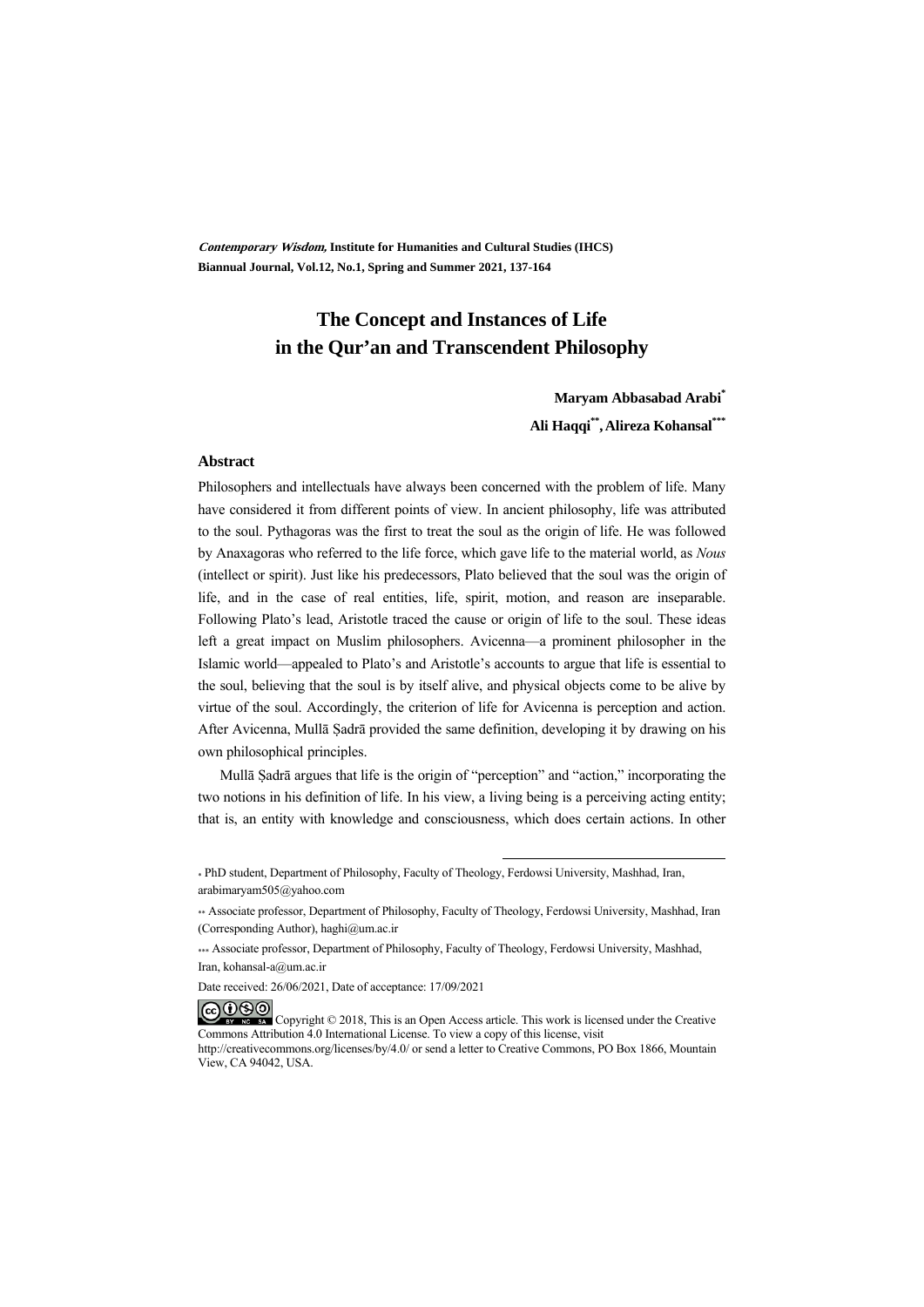words, it should be such that it knowingly and consciously does the action. Given his philosophical principles such as the primacy of existence, its simplicity, and its gradation (*tashkīk*), he establishes the idea that life is a graded entity pervasive throughout all stages of existence. On this account, every living being's life is the way of its existence, which determines its vital effects. The nobler and stronger the existence is, the more perfection the perception and the firmer the action will be. Hence, every being enjoys life as much as it enjoys existence. We refer to certain existing entities as non-living because we cannot perceive the effects of life in them. For volitional sensation and motion are indications of life, and beings that tangibly have such characteristics are living, and this is not to deny life in other beings. For instance, Quranic verses affirm that there is such a life in beings which cannot be perceived by human senses. Thus, according to Mullā Ṣadrā's philosophy, all existing entities are *ipso facto* alive, whereas pre-Sadraean philosophies attributed life only to animals and humans on account of their perceptive and motive faculties, lacked by plants and solid objects, and thus they saw these entities as non-living. This is incompatible with Quranic verses and the principles of Mullā Ṣadrā's philosophy. There are Quranic verses referring to the exaltation of God by all beings—something not perceived by human senses. These verses indicate that all beings enjoy consciousness and life. Mullā Ṣadrā argued for such general consciousness and life by drawing on his philosophical principles. In this way, the widespread view that only some beings are alive is implausible in terms of Mullā Ṣadrā's transcendent philosophy, and once life is proved for a stage of existence, it will be proved for all other stages of existence by dint of the principles of the primacy, simplicity, and gradation of existence. This is compatible with many Quranic verses and hadiths in which the power to talk, to hear, and to know is attributed to apparently non-living beings, which implies a degree of life in them.

On this account, life is a graded reality that exists as an existential perfection in the necessary being, humans, animals, plants, and solid objects in different degrees. Thus, the necessary being is essentially alive, giving existence and life to other entities. Such existence is the same as life, and solid objects, plants, animals, and humans enjoy degrees of life to the extent that they enjoy degrees of existence. The view is confirmed by Quranic verses, denoting that all beings exalt God, which imply that all beings are alive. Mullā Ṣadrā cites the Quranic verse, "There is not a thing but celebrates His praise, but you do not understand their glorification," and then comments that all beings prostrate for God and praise Him in a volitional conscious manner, and perfective attributes such as life, knowledge, and power are not separable from these beings.

**Keywords:** Existence, life, soul, knowledge, power, Mullā Ṣadrā.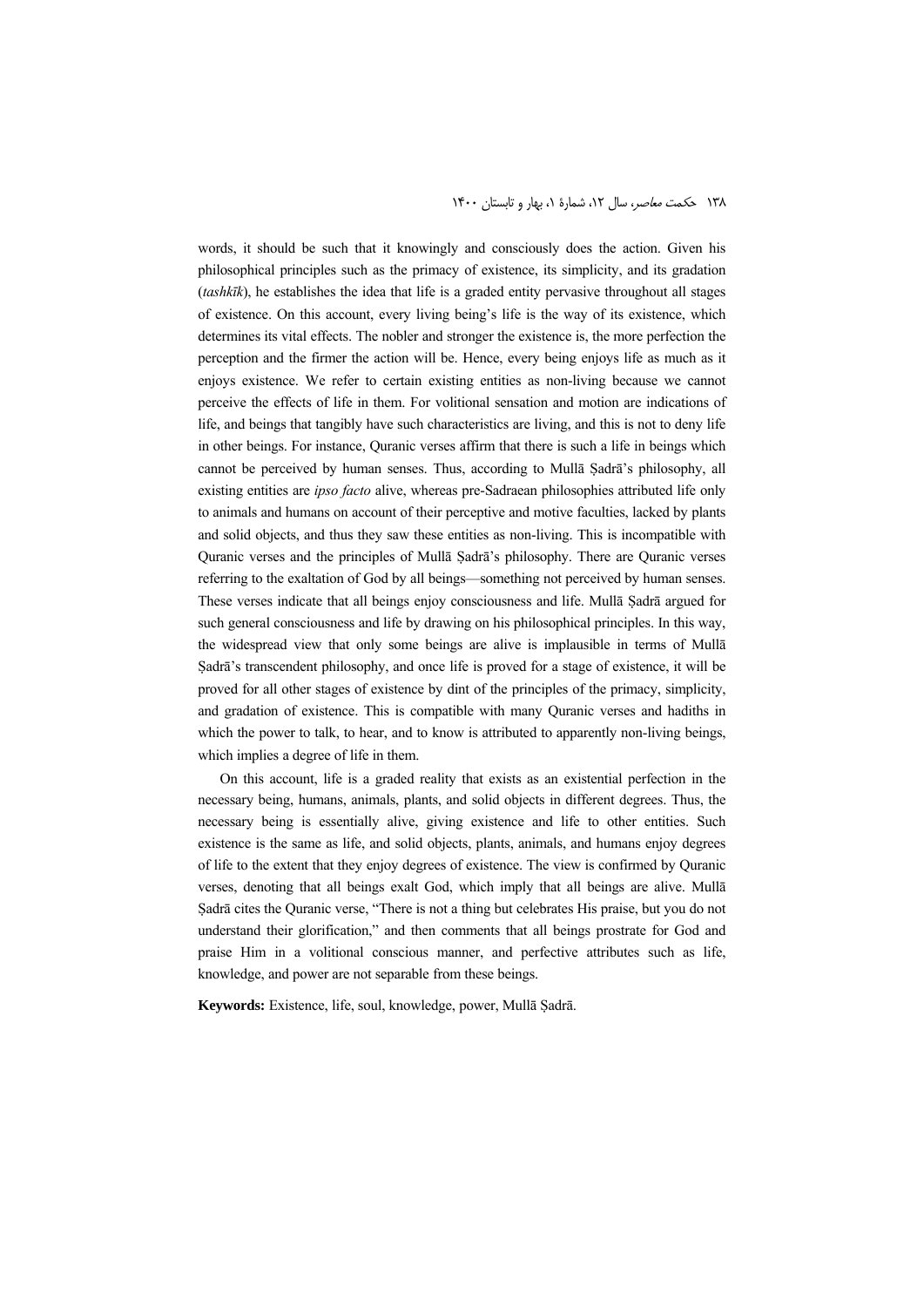#### **Bibliography**

- Akbarian, Reza and Simā Muhamadpour Dehkordi (1386), "Mulla Sadra's Viewpoint on Incorporeity of the Soul", Journal of *Philosophical Theological Research*, no. 2 [In Persian].
- Aristotle (1369), *De Anima*, trans. Ali Murad Dawudi, Tehran: Hikmat [In Persian].
- Avicenna (1404), *Al-shifā': Al-ṭabī'iyyāt* (Book of Healing: Natural Sciences), Qom: Library of Ayatollah Mar'ashi Najafi [In Arabic].
- Avicenna (1363), *Al-Mabda' wa-l-Ma'ād* (The Origin and the Resurrection), Tehran: Nurani [In Arabic].
- Avicenna (1371), *Al-Mubāḥathāt* (The Debates), Qom: Bidar Publications [In Arabic].
- Avicenna (1379), *Al-Najāt min al-Gharq fī Baḥr al-Ḍilālāt* (The Salvation from Drowning in the Sea of Misguidance), Muhammad Taqi Danishpazhuh (ed.), Tehran: University of Tehran Press [In Arabic].
- Avicenna (1383), *Risāla Nafs* (Essay on the Soul), Musa 'Amid (ed.), Hamadan: Bu-Ali University [In Persian].
- Azizi, Ramin and Hassan Ebrahimi (1397), "The Relation of Soul to Its Powers from the Prespective of Mulla Sadra and Modares Zonouzi", *Philosophical Investigations*, vol. 12, no. 23 [In Persian].
- Babaei, Ali (1397), "Analyzing of Mulla Sadra's Reading from Suhravrdi's Idea on the Relation of Sensible Light and Incorporeal Light", *Philosophical Investigations*, vol. 12, no. 22 [In Persian].
- Coplestone, Fredrick (1380), *History of Philosophy*, vol. 1, trans. Sayyid Jalal al-Din Mujtabavi, Tehran: Soroush [In Persian].
- Elhaminia. Ali Asghar (1384), "Types of Life in the Qur'an", *Educators*, no. 16. [In Persian]
- Elmi Sola, Kazem and Touba Lal Sahebi (1393), "The Creation of Rational Soul and Transcendental Soul and their Continuation of Bieng According to Mulla Sadra and Kant", *Contemporary Wisdom*, Year 5, no. 3 [In Persian].
- Fārābī, Abū Naṣr (1405), *Al-jam'Bayn Ra'y Al-Ḥakimayn* (Reconciliation of the Opinions of the Two Philosophers), Tehran: Al-Zahra [In Arabic].
- Fārābī, Abū Naṣr (1345), *Rasā'il Al-Fārābī* (Al-Fārābī's Essays), Hyderabad, Dakan [In Arabic].
- Fārābī, Abū Naṣr (1405), *Fuṣūl Muntaza'a* (Abstracted Chapters), Tehran: Fuzi Mitri Najjar [In Arabic].
- Fārābī, Abū Naṣr (1408), *Al-Manṭiqiyyāt* (Logics), Qom: Library of Ayatollah Mar'ashi Najafi [In Arabic].
- Furūghī, Muḥammad 'Alī (n.d.), *Ḥikmat Suqrāṭ va Aflāṭūn* (The Philosophy of Socrates and Plato), Tehran: n.n [In Persian].
- Ikhwān al-Ṣafā' (1405), *Rasā'il Ikhwān al-Ṣafā' va Khullān al-Wafā'* (Essays of the Brethren of Purity and Friends of Faithfulness), Qom: Islamic Propagation Office [In Arabic].

Īrvānī, Farzanih and Jamshīd Darvīsh (1388), "Barrasī-yi Ta'ārīf-i Ḥayāt dar Zīstshināsī va Falsafih" (Consideration of Definitions of Life in Biology and Philosophy), in: *Proceedings*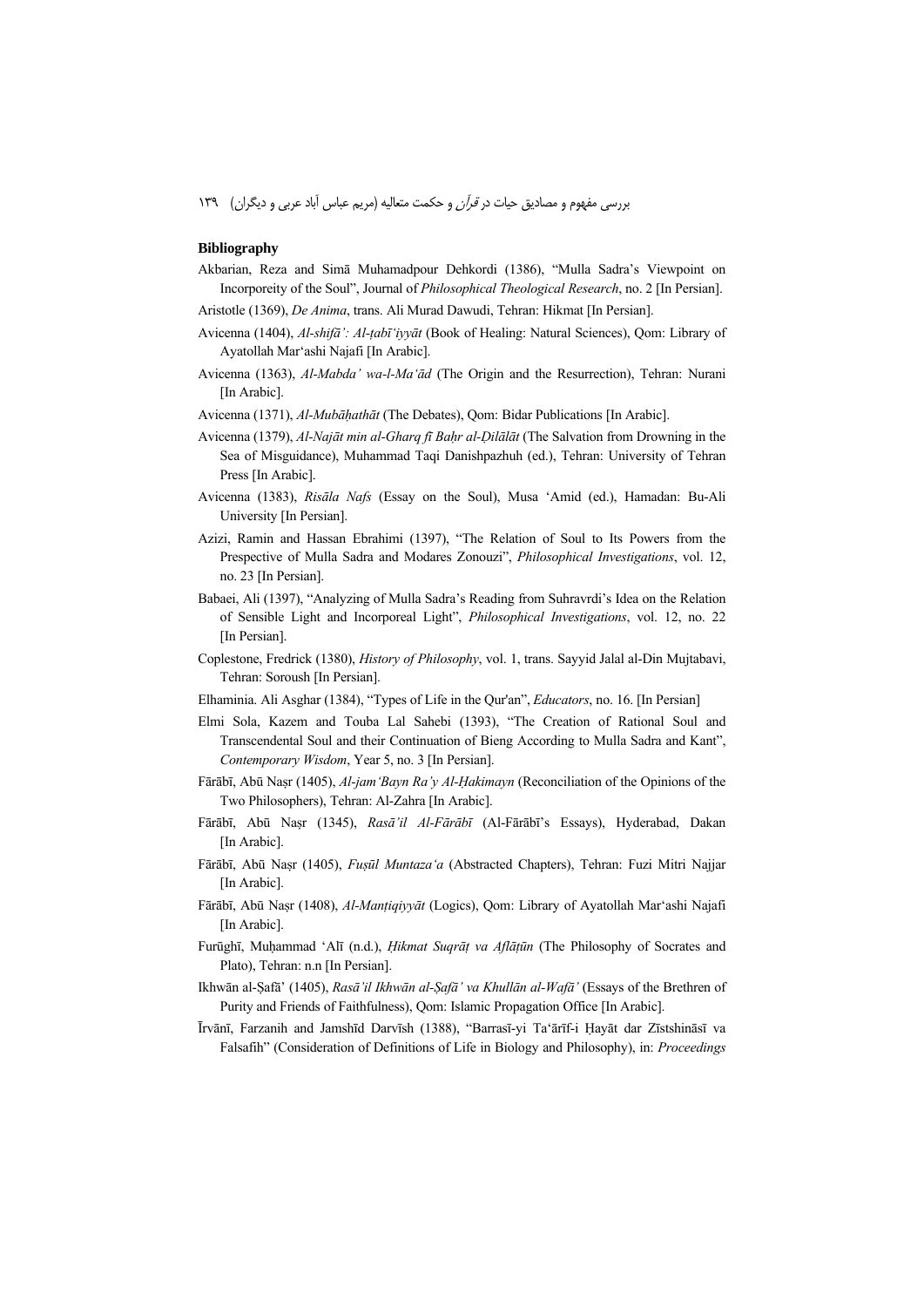*of the Conference on History, Philosophy, and Logic of Biology*, Mashhad: Vazhgan-i Khirad [In Persian].

- Javādī Āmulī, 'Abdullāh (n.d.), "Tafsīr Sūra-yi Ra'd" (Exegesis of Ra'd cChapter of the Qur'an), *Pasdar Islam*, vol. 95-96 [In Persian].
- Javādī Āmulī, 'Abdullāh (1388), *Tafsīr Tasnīm* (Tasnim Exegesis of the Qur'an), Qom: Isra [In Persian].
- Makārim Shīrāzī, Nāṣir et al. (1371), *Tafsīr Nimūna* (Exemplary Exegesis), Tehran: Dar al-Kutub al-Islamiyya [In Persian].
- Mazaheri Seif, Hamidreza (1389), "Good Life from the Perspective of the Holy Quran", *Marifat*, Year 15, no. 10 [In Persian].
- Miṣbāḥ Yazdī, Muḥammad Taqī (1366), *Āmūzish-i Falsafih* (Teaching Philosophy), Tehran: Sazman-i Tablighat-i Islami [In Persian].
- Miṣbāḥ Yazdī, Muḥammad Taqī (1387), *Āmūzih-i 'Aqā'id* (Teaching the Beliefs), Tehran: Bayn al-Milali [In Persian].
- Miṣbāḥ Yazdī, Muḥammad Taqī (1391), *Ma'ārif-i Qur'ān* (Quranic Teachings), Qom: Publications of Imam Khomeini Education and Research Institute [In Persian].
- Mullā Ṣadrā (n.d.), *Al-Ḥāshiya 'alā Ilāhiyyāt al-Shifā'* (Commentary on the Theology of the Book of Healing), Qom: Bidar [In Arabic].
- Mullā Ṣadrā (1354), *Al-Mabda' wa-l-Ma'ād* (The Oigin and the Resurrection), Sayyid Jalal al-Din Ashtiyani (ed.), Tehran: Iranian Institute of Philosophy [In Arabic].
- Mullā Ṣadrā (1981), *Al-Ḥikmat al-Muta'āliya fi-l-Asfār al-'Aqliyya al-Arba'a* (The Transcendent Wisdom in the Four Intellectual Journeys), Beirut: Dar Ihya' al-Turath [In Arabic].
- Mullā Ṣadrā (1360), *Al-Shawāhid al-Rubūbiyya fi-l-Manāhij al-Sulūkiyya* (Lordly Evidence in Mystical Paths), Sayyid Jalal al-Din Ashtiyani (ed.), Mashhad: Al-Markaz al-Jami'I li-l-Nashr [In Arabic].
- Mullā Ṣadrā (1366), *Tafsīr al-Qur'ān al-Karim* (Exegesis of the Noble Qur'an), Qom: Bidar [In Arabic].
- Plato (1380), *Collected Work of Plato*, trans. Muhammad Hasan Lutfi and Riza Kaviyani, Tehran: Kharazmi [In Persian].
- Plotinus (1366), *Collected Works of Plotinus*, trans. Muhammad Husayn Lutfi [In Persian].
- Qara'i, Ali Quli (2005), *Holy Qur'an*, trans. Ali Quli Qara'i "Phrase by Phrase English Translation", UK: Islamic Pubns Intl. [In Arabic and English]
- Sabzawārī, Hādī (1383), *Asrār Al-Ḥikam* (Secrets of Wisdoms), Qom: Matbu'at Dini [In Arabic].
- Shahrazūrī, Shams al-Dīn (1372), *Sharḥ Ḥikmat al-Ishrāq* (Exposition of Illuminationist Wisdom), Tehran: Institute for Cultural Studies and Research [In Arabic].
- Sirai, Shamsollah and Hojjat Mansouri (1397), "Philosophical Explanation of Creatures' Praise to God from Sadrian Viewpoint", *Philosophical Investigations*, no. 33 [In Persian].
- Suhrawardī, Shahāb al-Dīn (1375), *Majmū'a Muṣannafāt Shaykh Ishrāq* (Collected Work of Shaykh Ishrāq), Tehran: Institute for Cultural Studies and Research [In Arabic].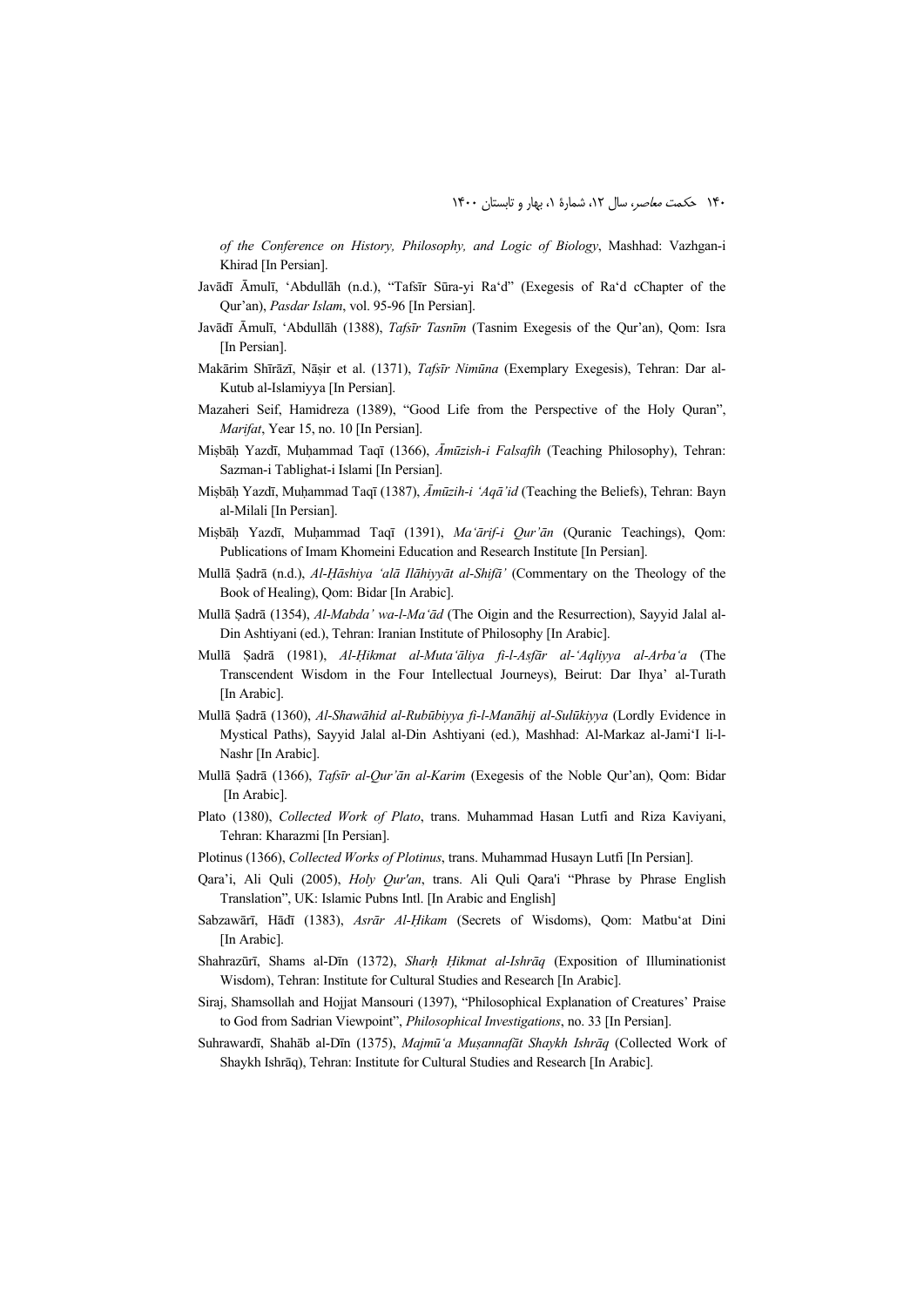Ṭabāṭabā'ī, Sayyid Muḥammad Ḥusayn (1417), *Al-Mīzān fī Tafsīr al-Qur'ān* (The Scale in the Exegesis of the Qur'an), Qom: Islamic Publication Office affiliated with Jami'a Mudarrisin [In Arabic].

Zamakhsharī, Maḥmūd ibn 'Umar (1386), *Muqaddimat al-Adab*, Tehran: Islamic Studies Institute of University of Tehran [In Arabic].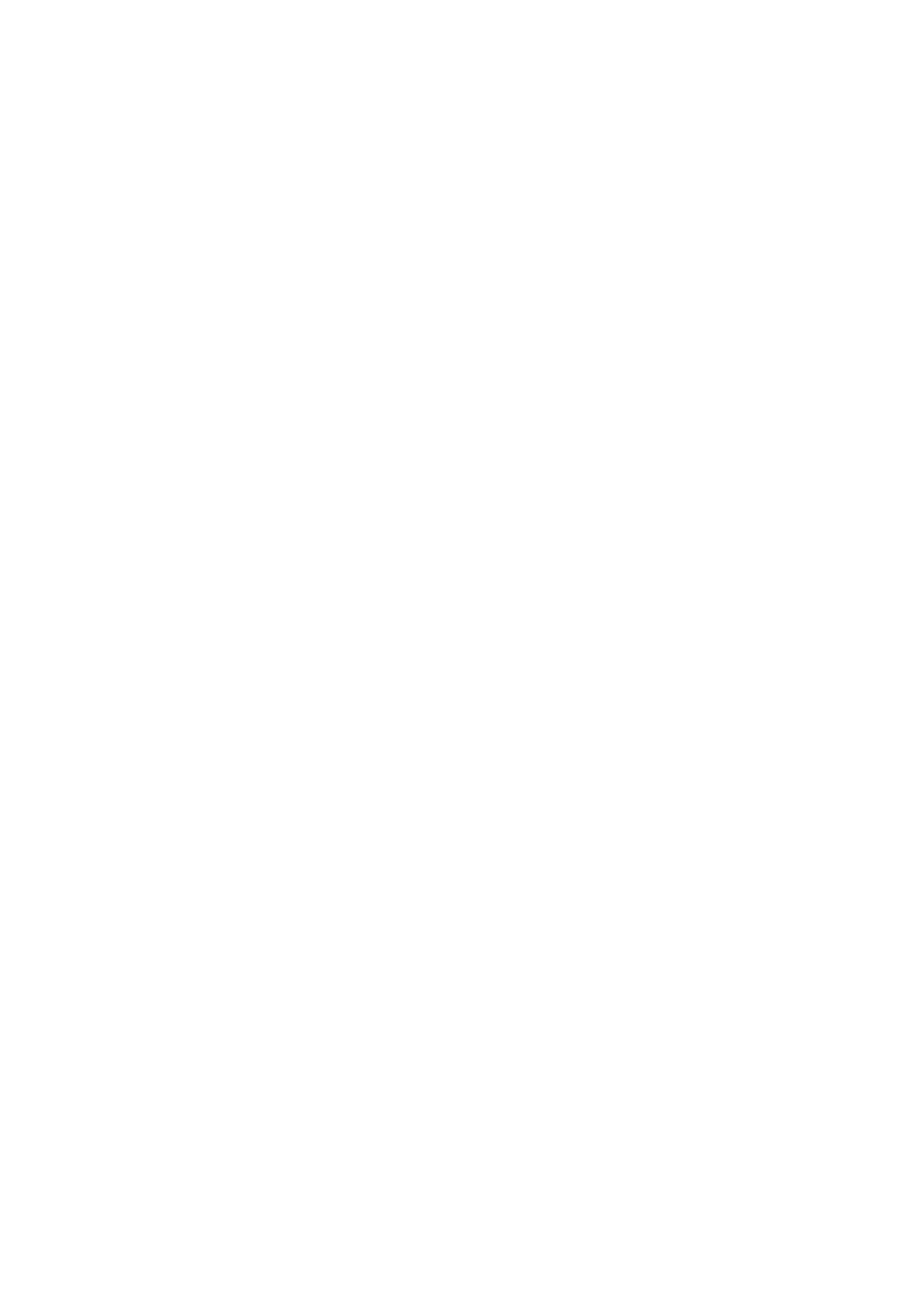**حكمت معاصر، پژوهشگاه علوم انساني و مطالعات فرهنگي دوفصلنامة علمي (مقالة علمي ـ پژوهشي)، سال ،12 شمارة ،1 بهار و تابستان 1400** 

# **بررسي مفهوم و مصاديق حيات در قرآن و حكمت متعاليه**

 **\* مريم عباسآباد عربي \*\*\* ، عليرضا كهنسال \*\* علي حقي**

#### **چكيده**

صدرالمتألهين حيات را مبدأ «ادراك» و «فعل» ميداند و باتوجهبه اصول فلسفة خود مثل اصل اصالت، بساطت، و تشكيك وجود ثابت ميكند كه حيات حقيقتي تشكيكي است كه در همـة مراتب وجود سريان دارد. بنابراين، طبق فلسفة ملاصدرا، همة موجودات زندهاند، درحـاليكـه طبق فلسفههاي پيش از ملاصدرا در عالم طبيعت صـرفاً حيوانـات و انسـانهـا داراي حيـات دانسته ميشدند؛ چراكه فقط اين دو دسته داراي قـواي مدركـه و محركـه بودنـد و گياهـان و جمادات فاقد اين قوا بودند و درنتيجه طبق اين فلسفهها فاقد حيـات دانسـته مـيشـدند. ايـن ديدگاه با آيات *قرآن و* مباني فلسفهٔ ملاصدرا قابل پذيرش نيست. در بسياري از آيات *قرآن* بـه تسبيح عمومي همة موجودات اشاره ميشود، تسبيحي كه براي انسان قابلفهم نيست. محتواي اين آيات نشان ميدهد كه همة موجودات داراي آگـاهي و حيـاتانـد، آگـاهي و حيـاتي كـه ملاصدرا توانست آن را با اصول فلسفة خود اثبات كند.

**كليدواژهها:** وجود، حيات، نفس، علم، قدرت**،** ملاصدرا.

.

\*\*\* دانشيار گروه فلسفه و حكمت، دانشكدة الهيات، دانشگاه فردوسي مشهد، ايران، ir.ac.um@a-kohansal

تاريخ دريافت: ،1400/04/05 تاريخ پذيرش: 1400/06/26



COO CO<br>**Copyright © 2018**, This is an Open Access article distributed under the terms of the Creative<br>there to download this work, share it with others and Commons Attribution 4.0 International, which permits others to download this work, share it with others and Adapt the material for any purpose.

<sup>\*</sup> دانشجوي دكتري، گروه فلسفه و حكمت، دانشكدة الهيات، دانشگاه فردوسي مشهد، ايران arabimaryam505@yahoo.com

<sup>\*\*</sup> دانشيار گروه فلسفه و حكمت، دانشكدة الهيات، دانشگاه فردوسي مشهد، ايران (نويسندة مسئول) haghi@um.ac.ir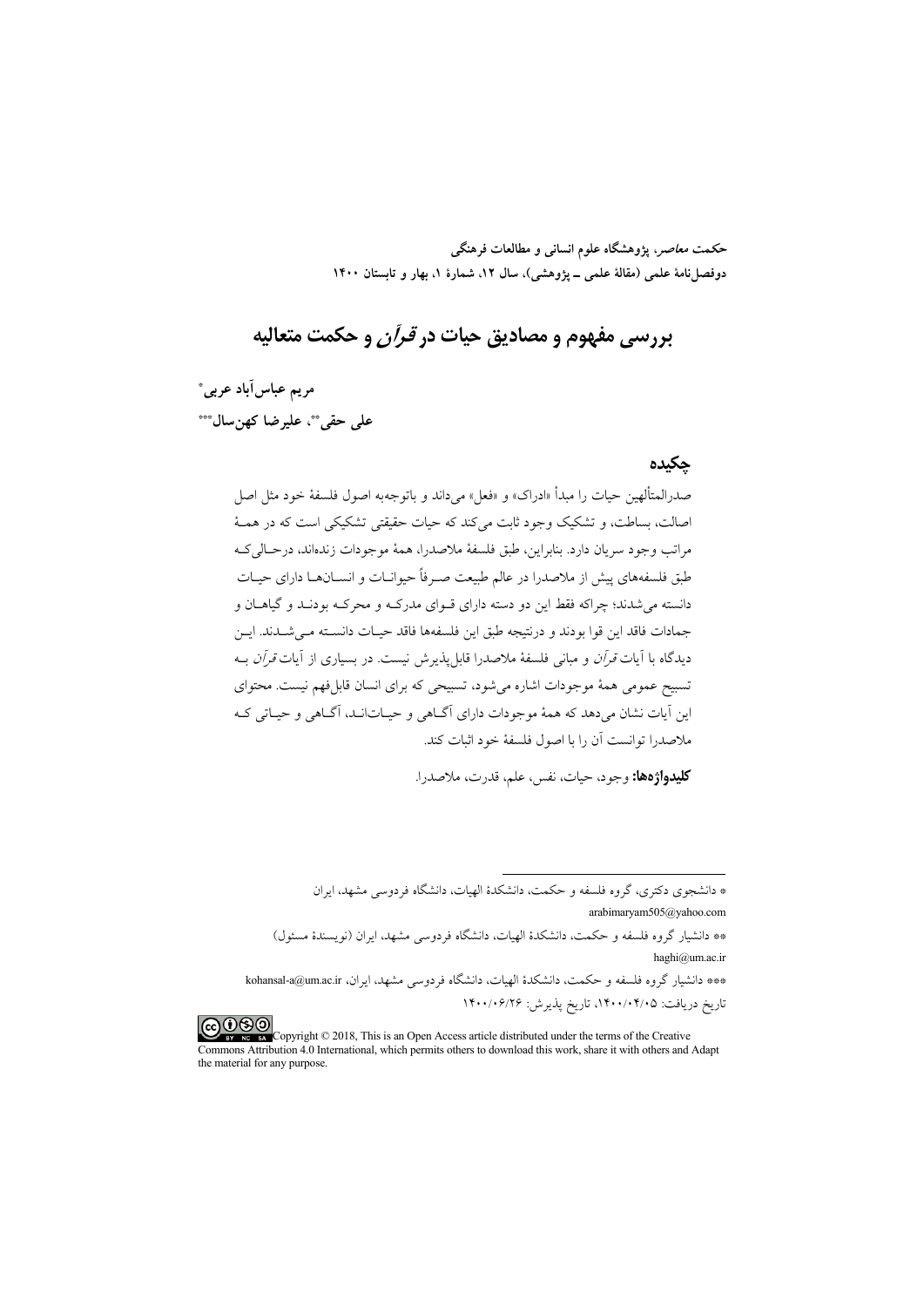#### **.1 مقدمه**

«حيات» مهمترين ويژگياي است كـه هـر موجـود زنـدهاي در هـر مرتبـه و شـرايطي بـا بهكارگيري تمام امكاناتش سعي در صيانت از آن دارد. بـااينهمـه، ايـنكـه مفهـوم حيـات چيست؟ و چگونه بايد آن را تعريف كرد؟ يا اينكه حقيقتاً تفاوت موجود زنده بـا موجـود غيرزنده در چيست؟ هنوز سؤالاتي است كه ذهن انديشمندان را بـه خـود مشـغول داشـته است. زيستشناسان بيشتر به شناسايي آثار حيات پرداختهاند و به توانايي رشد، متابوليسم، حركت خودبهخودي، پاسخ به محرك خارجي، توانايي توليدمثل بهمعناي ايجـاد سيسـتمي شبيه به خود، انتقال اطلاعات ژنتيكي، گونهزايي و پيـدايش گـروههـاي بـزرگ فراگونـهاي اشاره كردهاند (ايرواني و درويش :1388 291).

تلاش فلاسفه نيز بيشتر بر اين بوده است كه «ماهيت حيات» را روشن سازند و در اين مسير بر نسبت حيات و نفس تأكيد كردهاند. آنها در آثار خود قواي نفس موجودات زنـده را نيز بررسي كردهاند. صدرالمتألهين شيرازي، فيلسوف بزرگ مسلمان، در آثار خود ازجمله الشواهد الربوبيه و الاسفار الاربعه آراي بديعي دربارة حيات، نسبت آن بـا وجـود، و داراي نفس بودن تمام موجودات ارائه داده است.

درباب پيشينة اين بحث بايد گفت پژوهشي با عنوان «بررسي مفهوم و مصاديق حيـات در قرآن و حكمت متعاليه» نوشته نشده است، اما تحقيقاتي درمورد مفهوم و مصاديق حيات صورت گرفته است. از اين زمره، ميتوان به «انـواع حيـات در قـرآن» نوشـتة علـياصـغر الهــامينيــا (مربيــان 1384)، «حيــات طيبــه از ديــدگاه قــرآن كــريم» نوشــتة حميدرضــا مظاهري سيف (*معرفت ١*٣٨۵) اشاره كرد كه به بررسي حيات از منظر قر*آن* پرداختهاند.

همچنين مقالاتي مانند «تبيين فلسفي مسئلة تسـبيح موجـودات از ديـدگاه ملاصـدرا» نوشتة شمساالله سراج و حجت منصوري (فلسفة تحليلي 97)، «رابطة نور حقيقـي و نـور مادي براساس قاعدة حقيقت و رقيقت» نوشتهٔ علي بابايي *(پژوهش هـاي فلسـفي ١*٣٩٧)، «رابطة نفس و قوا از ديدگاه ملاصدرا و مدرس زنوزي» نوشـتة رامـين عزيـزي و حسـين ابراهيمي *(پژوهش هاي فلسفي ١*٣٩٧)، «تجرد نفس» نوشتهٔ رضا اكبريان و سيما محمدپور دهكردي، (پ*ژوهشهاي فلسفي كلامـي ۱*۳۸۶)، «حـدوث و بقـاي نفـس ناطقـه و نفـس استعلايي از ديدگاه ملاصدرا و كانـت» نوشـتة محمـدكاظم علمـي سـولا و طـوبي لعـل صاحبي (حكمت معاصر 1393) درمورد حيات و مسائل مـرتبط بـا آن هـمچـون علـم و ادراك بحث كردهاند.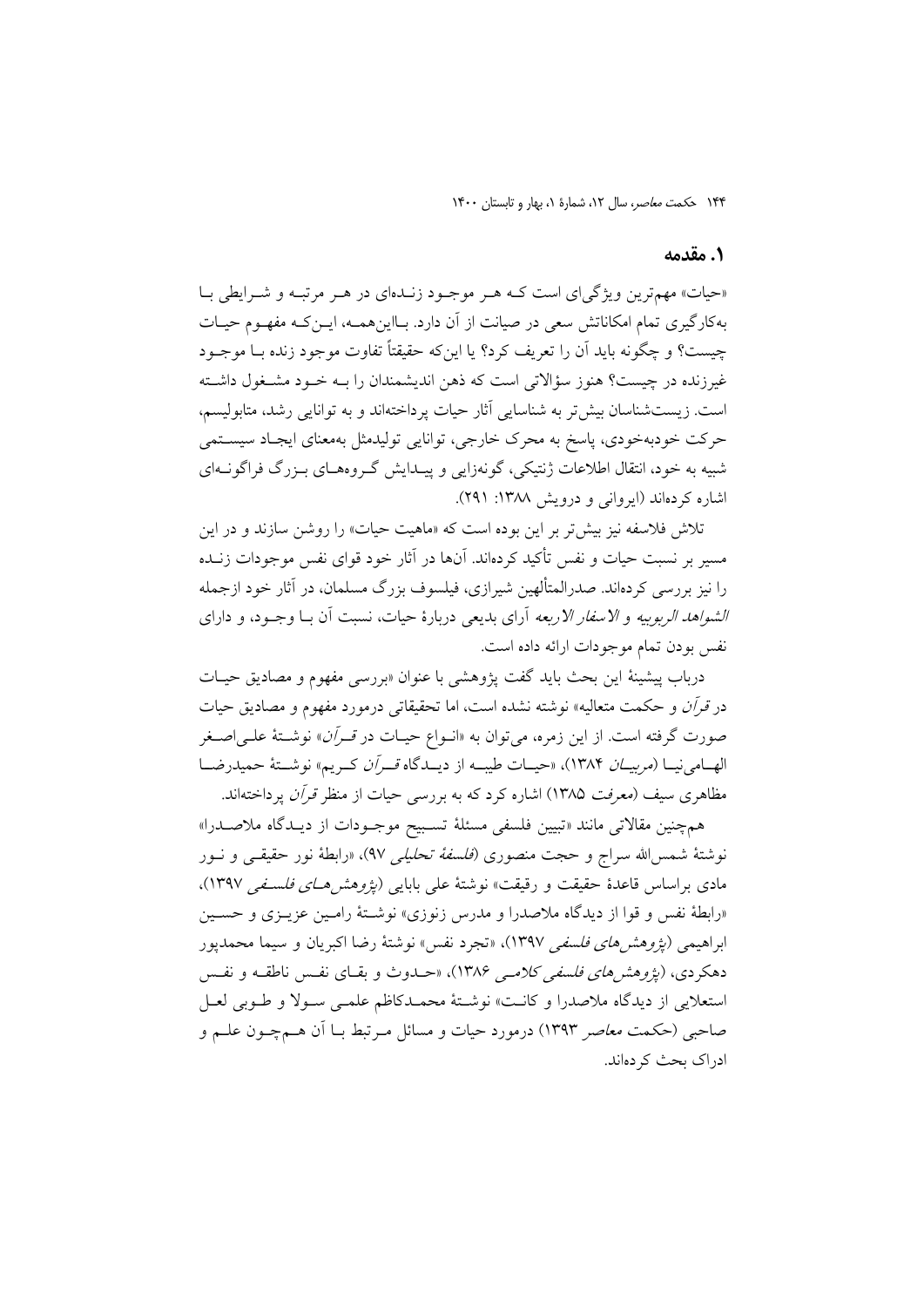### **.2 تاريخچة مفهوم حيات**

پايه و اساس نظريات درباب حيات را ميتـوان در دوران يونان باستـان جسـتوجـو كرد. در فلسفة قديم يونان حيات را به نفس نسبت ميدادنـد. درميـان ايـن فلاسـفه، اولينبار فيثاغورس بود كه اصل حيات را نفس ميدانسـت، اصـلي كـه اساسـاً بـراي بهكاربردن عاليترين عملكردهاي عقلي وابسته به بدن نيست، اصـلي كـه از «خـارج» ميآيد و بعد از مرگ تن باقي ميماند (كاپلستون :1380 ج ،1 -41 43). پـس از وي، آناكساگوراس «نيروي زندگي» را كه به دنياي ماده جان ميبخشد نوس (عقل يا روح) ناميده است. نوس متمايزكنندة زنده از بيجان است. طبق نظرية آناكساگوراس، «عقل» ميزان مواد گوناگون را در تركيب با يكديگر تعيين مي كند و مواد مشـابه را در كنـار يكديگر گـرد مـي آورد. رشـد موجـودات زنـده وابسـته بـه قـدرت عقـل در درون پيكرهاست كه آنان را بـه جـذب مـواد غـذايي از پيرامـون خـويش توانـا مـي سـازد (فروغي بي تا: ٢٤٩–٢٧٠).

افلاطون نيز مانند فلاسفة پيشين معتقد است نفس مبدأ حيات است و در موجود حقيقي حيات و روح و حركت و عقل جداييناپذير است (افلاطون :1380 40-39). بهاعتقاد وي، با مرگ جسم مرگي به نفس راه نمييابد؛ و اينچنين استدلال مـيكنـد كـه نفـس بالـذات داراي حيات است و بالطبع با موت منافي است، زيرا ماهيـت نمـيتوانـد ضـد خـودش را قبول كند، پس نفس، كه خود مبدأ حيـات جسـم اسـت، نمـيتوانـد مـرگ را قبـول كنـد (فارابي 1405 ق: 12).

ارسطو، بهتبع استاد خود، علت و اصل حيات در همة موجودات زنده را نفس ميدانـد (ارسطو :1369 77)؛ هرچند ديدگاه وي درمورد نفس با افلاطون متفاوت است. از ديـدگاه ارسطو جوهر مركب جسم طبيعي برخوردار از موهبت حيات است كه اصـل و مبـدأ ايـن حيات نفس ناميده شده است. بدن نميتواند نفس باشد، زيرا بدن حيات نيست، بلكه چيزي است كه حيات دارد. پس بدن بايد ماده براي نفس باشد، درحاليكه نفس صورت يـا فعـل براي بدن است. ازاينرو، ارسطو در تعريف نفس از آن بهعنوان كمال يا فعـل بـدن سـخن ميگويد كه حيات را بالقوه داراست («قابليت حيات» به چيزي كه فاقد نفس است دلالـت نمي كند، بلكه به چيزي دلالت ميكند كه داراي آن است). بدين ترتيب، نفس علت و اصل بدن زنده است؛ (الف) بهعنوان منشأ حركت، (ب) بهعنوان علـت غـايي، و (ج) بـهعنـوان جوهر واقعي (علت صوري) اجسام جاندار (كاپلستون :1380 ج ،1 374-373).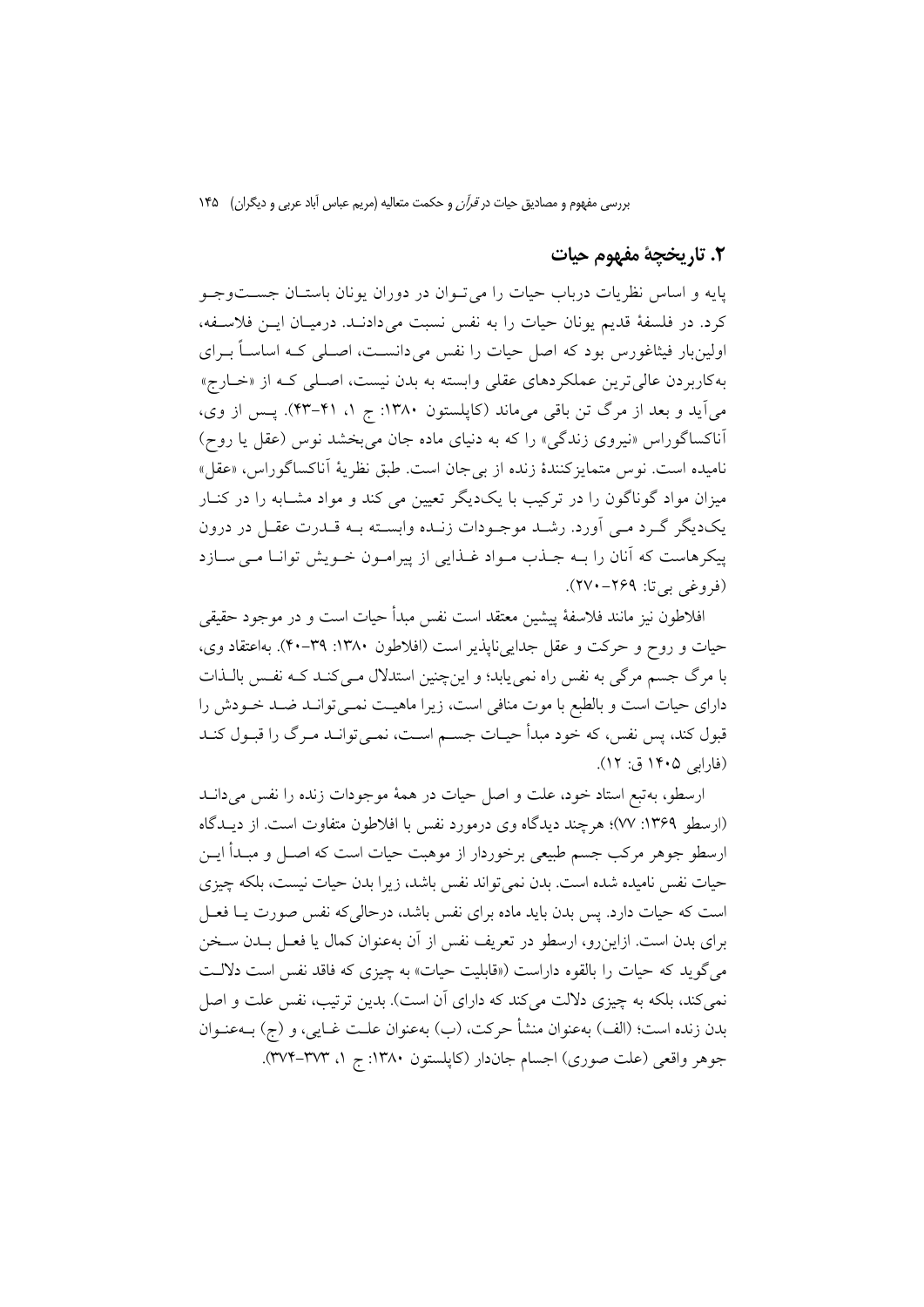بدين ترتيب، انواع مختلف نفس سلسله و مجموعهاي را تشكيل ميدهند، بـدين گونـه كه بالاتر مستلزم پايينتر است. نفس نباتي پايينترين صورت نفس است كـه فعاليـتهـاي هضم و توليدمثل را انجام ميدهد (ارسطو :1369 86). باتوجـهبـه همـين ديـدگاه، او همـة نباتات را داراي حيات ميداند. البته نفس نباتي نـهتنهـا در نباتـات بلكـه در حيوانـات نيـز يافت ميشود، اما حيوانات داراي صورت عاليتر نفس، يعني نفس حساسه، هستند، چراكه حيوانات داراي نيروي احساس و حركـتانـد. در درجـة بـالاتر از نفـس حيـواني صـرف نفس انساني است. اين نفس نيروهاي نفوس پايينتر را داراست، اما نفس انساني با داشـتن نوس (عقل) از مزيت خاصي برخوردار است (كاپلستون :1380 ج ،1 375-374).

فلوطين نيز به ارتباط حيات با روح (نفس) اشاره كرده است. وي، بهعنوان نمايندة مهـم مكتـب نوافلاطـوني تحتتأثير فلسفة افلاطون است. بـهنظـر فلـوطين، عناصـر چهارگانـه (آتش، هوا، آب، و خاك) فاقد حياتاند و از امتزاج آنها نيز حيات حاصل نميشود، بلكـه عامل حيات و نظمدهنده به آنها نفس (روح) است كه به جهان اجسـام نيـز تعلـق نـدارد. نفس عامل حيات جانداران است، ولي خود حيات را از كسي نگرفته و بهمعنـاي راسـتين صاحب حيات است. موجودي كه حيات را بهعاريت نگرفته باشد آن را از دست نخواهـد داد، ازاينرو نفس فناناپذير است (فلوطين ۱۳۶۶: ج ۱، ۶۳۲–۶۳۳).

اين انديشـهها در فيلسوفان مسلمان تأثير بسيار گذاشت. ابـنسـينا، فيلسـوف برجسـتة جهان اسلام، با استناد به قول افلاطون و ارسـطو، حيـات را بـراي نفـس ذاتـي مـيدانـد و معتقد است نفس به ذات خود حي است و جسم بهواسطة نفس به حيات متصف ميشـود (فارابي 1405 ق: 46-45).

از ديدگاه ابنسينا، نيـروي حيـاتبخشـي كـه در طبيعـت يافـت مـيشـود از حقيقتـي برميخيزد كه به ماوراي جهان مادي تعلق دارد. درواقع، نفوس گوناگون سبب تباين كيفـي موجود ميان اشكال و گونههاي مختلف حيات ميشود، وگرنه جنبـة مـادي صـور طبيعـي چيزي بيش از تركيبات گوناگون چهار عنصر آب، باد، خاك، و آتش نيسـت. ملحـقشـدن نفس خاص به هريك از تركيبات عناصر است كه شخصيت خـاص آن را مـيسـازد و بـه هرچيز صورت مخصوص آن را ميبخشد (ابنسينا 1404 ق: ج ،1 ،37-34 58-55).

ازاينرو، طبق ديدگاه ابنسينا، نفس داراي مراتبي است. از ديدگاه وي، اولين مرتبة نفس نفس نباتي است كه گياه با آن تغذيه و رشد مي كند (ابن سينا ١٣٨٣: ١١٢).

اما نفس حيواني داراي حركـت انتقـال و وقـوف اسـت و هـيچ موجـودي داراي ايـن حركت نيست، مگر اينكه داراي حس باشد. بنابراين، طبـق نظـر ابـنسـينا، حيـوان داراي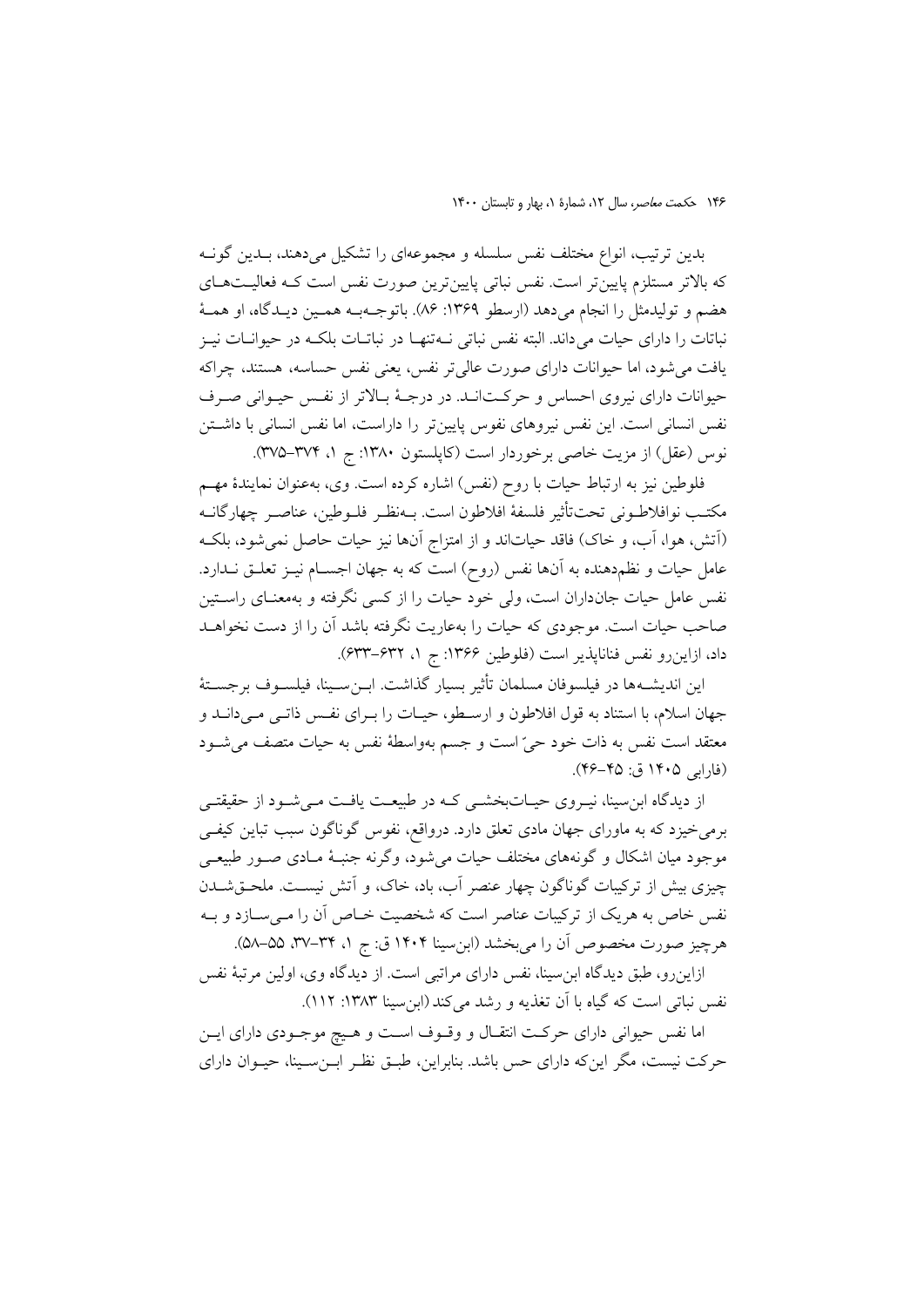حركـت ارادي اسـت كـه ايـن حركـت از دو قـوة محركـه و مدركـه نشـئت مـيگيـرد (ابنسينا :1383 16-15).

ابنسينا در آخرين مرتبة نفوس ارضيه دربارة نفس ناطقه و قواي آن نيز توضيح ميدهد و قوتهاي نفس ناطقه را به دو قسمت تقسيم ميكند: يكي قوة عامله و ديگري قوة عالمـه و هردوي اين قوا را عقل مي داند (ابن سينا ١٣٨٣: ٢٢–٢٧).

بر اين اساس، ملاك حيات از ديـدگاه ابـنسـينا ادراك و فعـل اسـت. بـهنظـر وي، در عالم مادي ادراك و فعل بهواسطة قواي محركه و مدركه انجام ميشود، اما عالم مجردات و خداوند براي ادراك و فعل نيازي به اين قوا ندارد، چراكه ميان ذات و علم او تغايري وجود ندارد و علم او نيز مبدأ فعلش است و به ارادة زائد بر ذات نياز ندارد (فـارابي :1345 ج ،1 4؛ ابن سينا ١٣٧٩: ج ١، ٤٠٠).

پس از ابنسينا، گروهي ديگر از فلاسفه بهنام اخوانالصـفا نيـز معتقـد بودنـد منشـأ حيات در موجودات عالم طبيعت نفس است. ايشان نفس را به «جوهر بسـيط روحـاني حي علامه و فعاله كه صورتي از صور عقل فعال است» تعريف كردهانـد (اخـوانالصـفا ۱۴۰۵ ق: ج ۳، ۳۸۶).

اخوانالصفا تصريح ميكنند حيات نفس ذاتي است، ولي حيات جسد عرضي اسـت و بهسبب مجاورت نفس با بدن است (همـان: ۳۹-۴۰، ۴۶۲). اخـوانالصـفا در ر*سـائل* خود نفس را داراي مراتبي ميدانند. اولين مرتبـه نفـس نبـاتي اسـت. نباتـات در رسـائل اينگونه تعريف شدهاند: هر جسمي كه از زمين بيـرون مـيآيـد و تغذيـه و رشـد و نمـو ميكند (همان: ج ۲، ۱۵۸).

اگرچه در تعريف اخوانالصفا از گياه، برخلاف تعريفشان از حيوان، «حساسبودن» ذكر نشده، ولي در رسائل به اين مطلب اشاره شده است كه گياهان نيز داراي حس لامسهانـد و اين حس تنها حس مشترك بين گياه و حيوان اسـت. گياهـان ريشـههايشـان را بـهسـمت رطوبت ميفرستند يا اگر سقفي كه داراي روزنهاي است مانع رشدشان شود شاخههايشـان را بهسمت همان روزنه حركت ميدهند. پس گياهـان هـم داراي حـس لامسـهانـد و هـم بهمقدار موردنيازشان قدرت تميز و تشخيص دارند (همان).

نفس حيواني دومين مرتبة نفس است. از ديدگاه اخوانالصفا، «حيوان» جسم متحـرك و حساسي است كـه تغذيـه مـيكنـد، رشـد مـيكنـد، احسـاس مـيكنـد، و داراي حركـت مكاني است. حيوان از نفس حيواني و بدني بيجان تأليف شده اسـت (همـان: ج ٣، ٣٩١).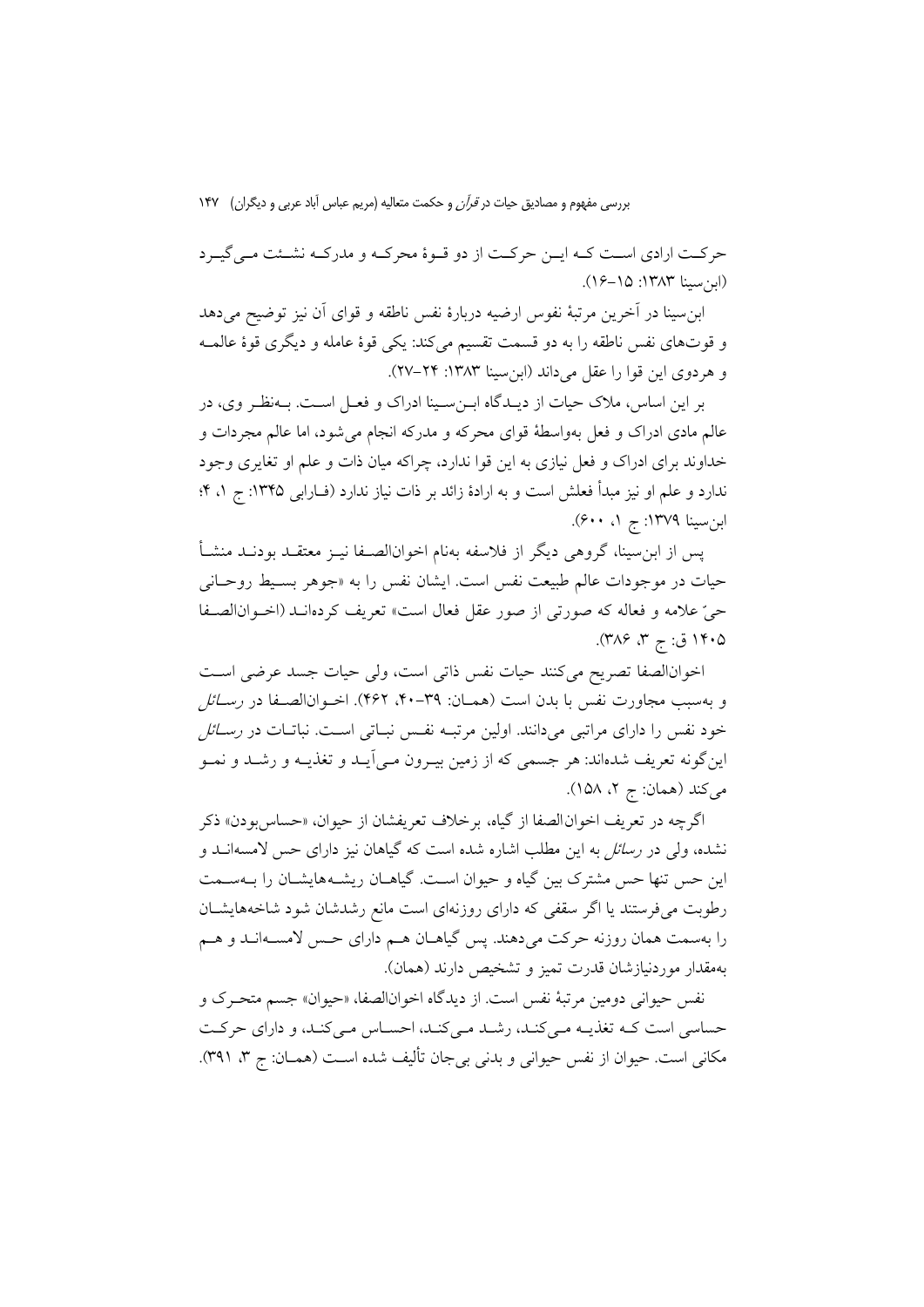پس از نفس حيواني نفس انساني است. چنـانكـه خاصـيت گيـاه تغذيـه و رشـد اسـت و خاصيت حيوان احساس و حركت است، خاصيت انسان نيز نطق و فكر و استخراج براهين است (همان: ج ۲، ۲۸۷–۴۷۳).

اما فيلسوف كمنظير جهان اسلام كه در زمينة حيات، علاوهبر پذيرش سخنان فيلسوفاني مانند ابنسينا، از اصطلاحات خاص خود نيز بهـره بـرده شـيخ شـهابالـدين سـهروردي، مؤسس فلسفة اشراق، است. شيخ اشراق در اين زمينه ابتدا تقسيمات نور را بيان مـيكنـد و ميگويد كه نور يا نور فينفسة لنفسه است يا نور فينفسة لغيره؛ و نور عـارض نـور لغيـره است و درمقابل جوهر غاسق نه ظاهر فينفسه است و نه ظاهر لنفسه (بابايي :1397 20-19)، درحاليكه «حيات» يعني اينكه شيء ظاهر لنفسه باشد و «حي» يعني دراك فعـال. ادراك و علم نيز مربوط به نور است. موجود ظلماني نه ذات خود را ادراك ميكنـد و نـه چيزهـاي ديگر را. هر موجودي كه نورانيت آن زيادتر باشد ادراك و علم او كاملتر و زيـادتر اسـت. اين نور است كه ظاهر لذاته و مظهر غير خود است. نور لنفسه و فينفسه همـواره مـدرك ذات خود و موجودات ديگر است. منظور از فعال همان فياضبودن لذاته است. پـس نـور محض حي است و هر حي نور محض است (شهرزوري :1372 306).

سهروردي حيـات را در غواسـق، بـرازخ، و هيئـات ظلمـاني رد مـيكنـد و ايـنگونـه استدلال ميكند كه اگر غاسق حيات و علم داشته باشد نور لذاته است و ديگر جوهر غاسق نيست، و اگر فرض كنيم كه جوهر غاسق به همين سبب هيئت زائدي حيات يا علم داشـته باشد نيز باطل است؛ زيرا خود اين هيئت ظاهر لنفسه نيست و بهطور كلي جواهر جسماني هيجانات جسماني لنفسه غير ظاهرند و هيئت براي جسم و جسم براي هيئت نيز غيرظـاهر است. پس ممكن نيست كه در جسم و هيئت امر ظاهر لنفسه و مدرك لنفسه يافـت شـود؛ پس حياتي نيز يافت نخواهد شد (همان: 514).

پس از سهروردي، ملاصدرا نيز همين تعريف را ارائه ميكند و آن را با استفاده از مباني فلسفهٔ خويش بسط و گسترش مي دهد.

### **.3 تعريف حيات در فلسفة ملاصدرا**

حيات اسم مصدر از ريشة ح ى ى و بهمعناى زندگانى و زندهشدن است كـه درمقابـل آن موت و ممات (مردن) بهكار مـىرود (زمخشـري :1386 172). پـس حيـاتداشـتن يعنـي زندهبودن. اين معنا دو كاربرد دارد، كه اين دو كاربرد در دو تعريفي كه ملاصـدرا از حيـات ذكر كرده است روشن ميشود.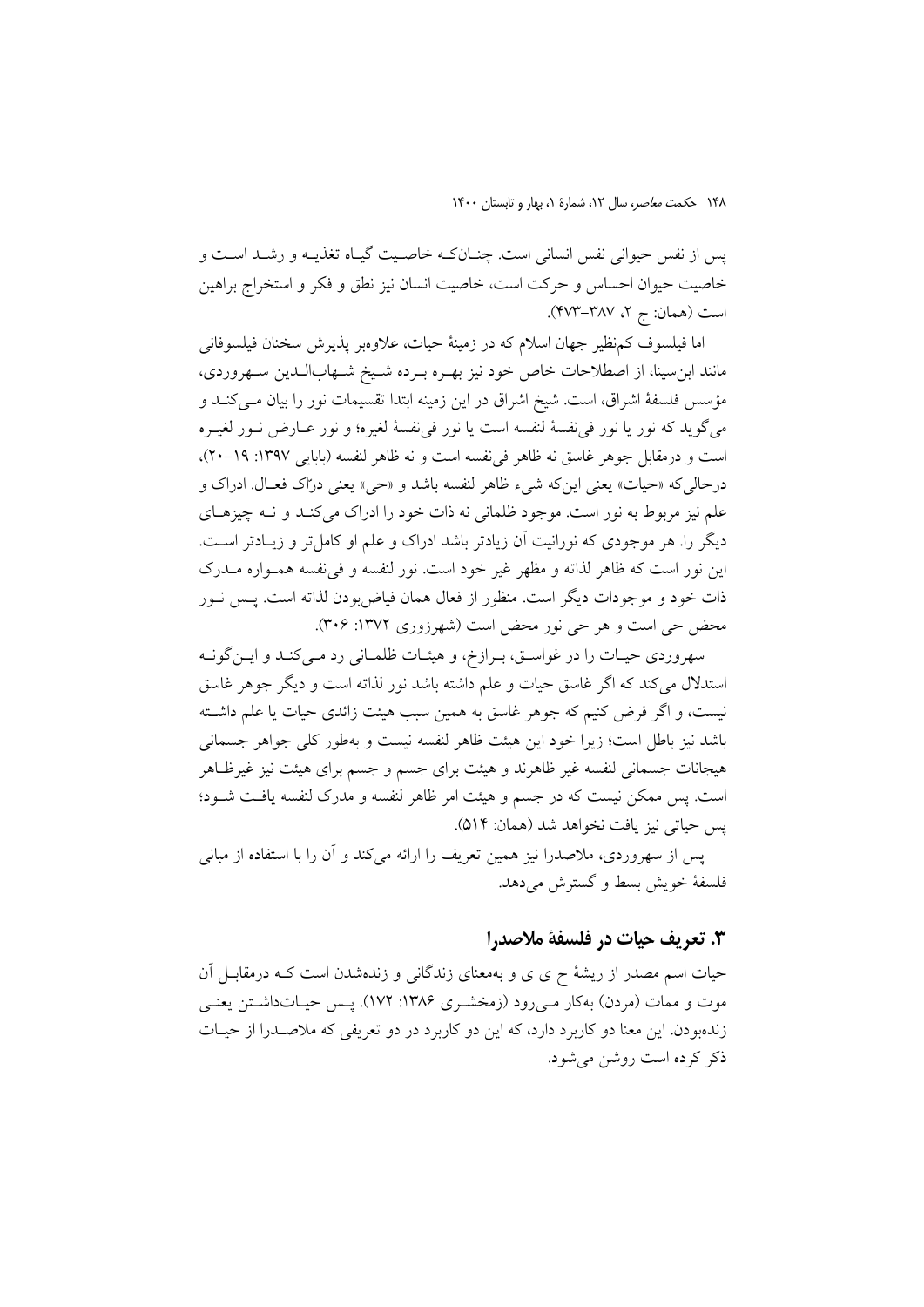ملاصدرا در آثار خود بهطور كلي «حيات» را به دو صورت تعريف كرده است:

الف) موجود بهگونهاي باشد كه جذب و دفع و رشد و نمو و توليدمثل داشته باشـد (صدرالمتألهين ١٣٥۴: ٢٥٧). در زيستشناسي تعاريف مشابه ايـن تعريـف ارائـه شـده است؛ زيست شناسان عمدتاً در تشخيص موجودات زنده از آثاري چون «توانايي رشد، متابوليسم، حركت خودبهخودي، پاسخ به محرك خارجي، توانايي توليـدمثل بـهمعنـاي ايجاد سيستمي شبيه خود، انتقال اطلاعات ژنتيكي، سـازش گونـههـا، گونـهزايـي و ...» استفاده ميكنند (ايرواني و درويش :1388 291). اما از اين تعريـف در فلسـفه اسـتفاده نميشود، چراكه اگرچه اين تعريف از حيات در مقايسه بـا جمـادات كـه داراي چنـين حياتي نيستند نوعي كمال محسوب ميشود، بهطور كلي مسـتلزم نـوعي نقـص اسـت؛ چون رشد و نمو و توليدمثل مستلزم حركت و حركت نيز مستلزم نقص اسـت، چراكـه شئ متحرك كه از قوه بهسوي فعليت حركت ميكند درواقع از فقدان بهسـوي وجـدان درحال حركت است. بنابراين، حيات به اين معنا را نميتوان بر خداوند عزوجل حمـل كرد، چون مستلزم نقص در خداوند ميشود (سبزواري :1383 211). بنـابراين، اشـكال اين تعريف اين است كه شامل تمامي موجودات داراي حيـات (مجـردات) نمـيشـود، درنتيجه اخص از معرف است.

علاوهبراين، اشكال ديگر اين تعريف اين است كه ارائة فهرستي از نشانههاي حيات بـا ارائة تعريفي براي حيات برابر نيسـت. فهرسـت صـفات، ماننـد فهرسـت علائـم بيمـاري، مجموعهاي از علائم و نشانههاي حياتي است. وقتي علائمي كشف ميشود، بايد علتهاي آن و سازوكاري كه آن علائم را آشكار ميكند بررسي شود.

بنابراين، اگر از طريق نشانهها بخواهيم به حيـاتداشـتن موجـودات پـي ببـريم همـان برهان اني در فلسفه است كه از طريق معلول به علت پـي بـرده مـيشـود؛ مـثلاً از طريـق نشانههاي بيماري پي به بيماري ببريم كه چنين امري يقينآور نيست؛ زيرا اگر چيزي علـل متعددي داشته باشد، از طريق برهان اني نميتوان علت معيني از ميان اين علل را اثبات كرد، هرچند اصل علت بهصورت قطعي اثبات ميشود (ابنسينا :1379 127).

همچنين، استفاده از صفات برخي موجودات براي تعريف حيات كه محدود به برخي از موجودات داراي حيات است درواقع استفاده از استقرا در تعريف است، درحاليكه حـد بـا استقرا بهدست نميآيد؛ چراكه استقرا احساس جزئيات است و با احساس نميتـوان حكـم كرد (سبزواري :1379 ج ،1 227).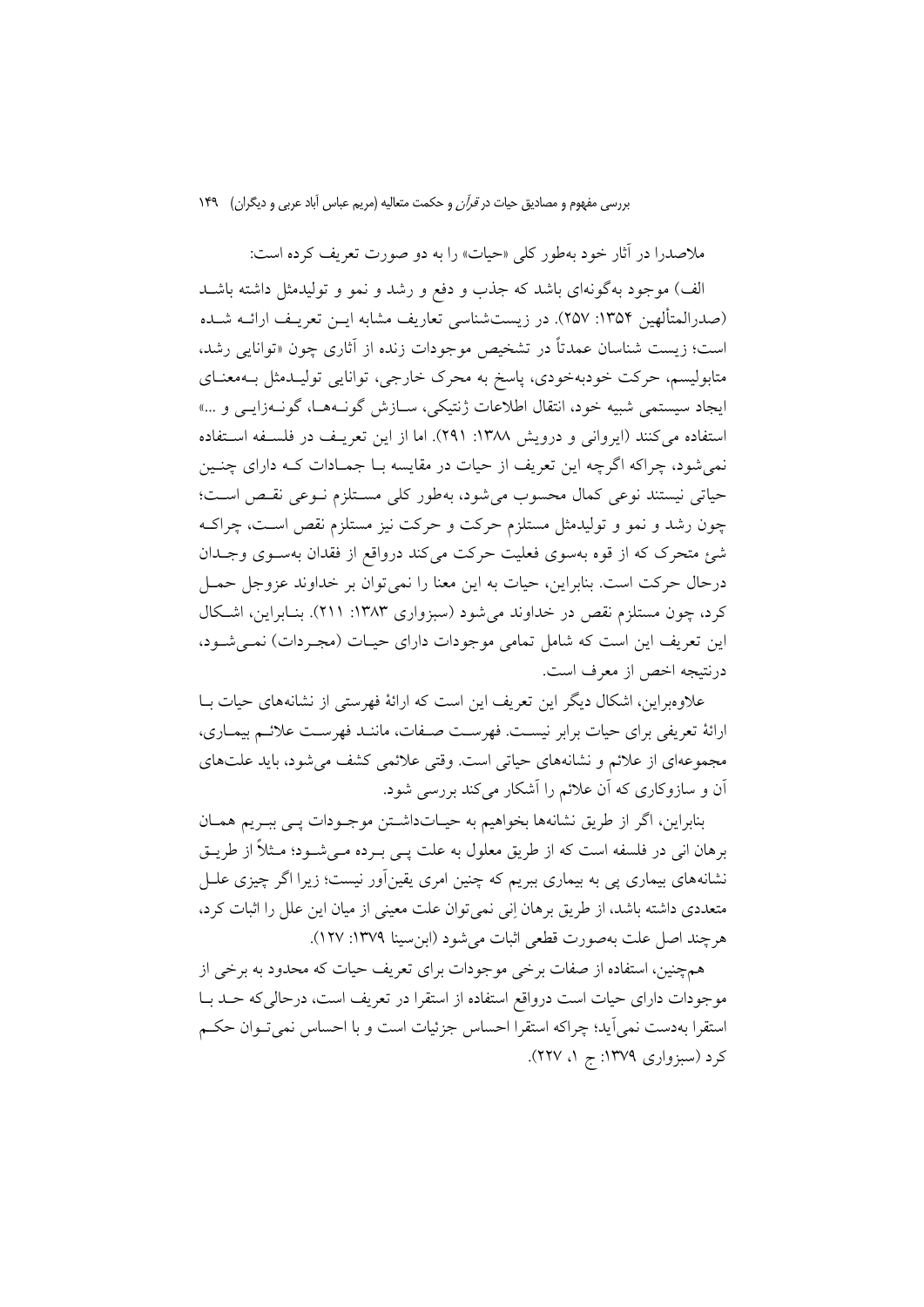علاوهبراين، حد موجبة كليه است و علت آن اين است كه حد شامل همـة افـراد نـوع ميشود، اما با استقرا نميتوان حكم كلي بهدست آورد، زيرا بررسي تمامي موجـوداتي كـه داراي حياتاند امكانپذير نيست (همان)؛

ب) تعريف دوم براي موجود داراي حيات اين است كه موجود دراك فعـال باشـد، يعني داراي علم و آگاهي باشد و همچنين از او فعل صادر شود. بهعبارتديگر، موجود بهگونهاي باشد كه از روي علم و دانايي فعل از او صـادر شـود ( صـدرالمتألهين :1981 ج ۶، ۴۱۷).

تعريــف حيــات بــه درك و فعــل (لــوازم حيــات) ازايــنروســت كــه از ديــدگاه حكماي اسلامي حيات امري وجودي و بسيط است (طباطبـايي ١۴١٧ ق: ج ٢، ٣٢٩). بنابراين، امكان تعريف منطقي آن وجود ندارد، زيرا حدود مركـب از اجنـاس و فصـول است (فـارابي ١۴٠٨ ق: ج ١، ٣٨) و امـري كــه بسـيط باشــد جـنس و فصـل نــدارد (ابنسينا :1371 119؛ صدرالمتألهين :1360 135)، بنابراين، تعريفشدني نيست و بـهدليـل همين عدم امكان تعريف حدي از حيات معمولاً حيات به لوازم آن تعريف شده است.

فلاسفة اسلامى لوازم حيات را ادراك (علم) و فعل (قدرت) دانستهاند، هرچنـد مفهـوم حيات غير از مفهوم ادراك و فعل است؛ درعينحال حقيقت و مصداق اين صـفات واحـد است (ابن سينا ١٣۶٣: ٣٣؛ صدرالمتألهين ١٩٨١: ج ١، ٣١٨-٢١٩، ج ٢، ٢٣٥).

در عالم مادى، ادراك و فعل بهواسطة قواى مدركه و محركـه انجـام مـىشـود، امـا در عالم مجردات و خداوند براى ادراك و فعل نيازى به اين قوا نيست، چراكه ميان ذات و علم او تغايرى وجود ندارد و علم او نيز مبدأ فعلش اسـت (فــارابي ١٣٢٥: ۴؛ ابـنسـينا ١٣٧٩: 600؛ سهروردي :1375 ج ،2 117؛ صـدرالمتألهين :1981 ج ،1 413). ازايـنرو، بـا اثبـات توحيد و بساطت ذات بارى و نيز علم و قدرت كامل و اَتَم او، حيات بهعنوان صفتى ثبوتى اثبات مىشود (صدرالمتألهين :1981 ج ،1 413). ازاينرو، اين تعريف از حيات شامل تمام مصاديق آن ميشود.

## **.4 تعريف حيات در قرآن**

حيات در قرآن بهعنوان موضوعي قابلتوصيف و تعريفي علمي ياد نشده است؛ اما بـهطـور كلي مفهوم حيات در *قرآن* با تعريف دوم در فلسفهٔ ملاصدرا قابل|نطباق است، چنانكـه در ذكر مصاديق حيات به آن خواهيم پرداخت.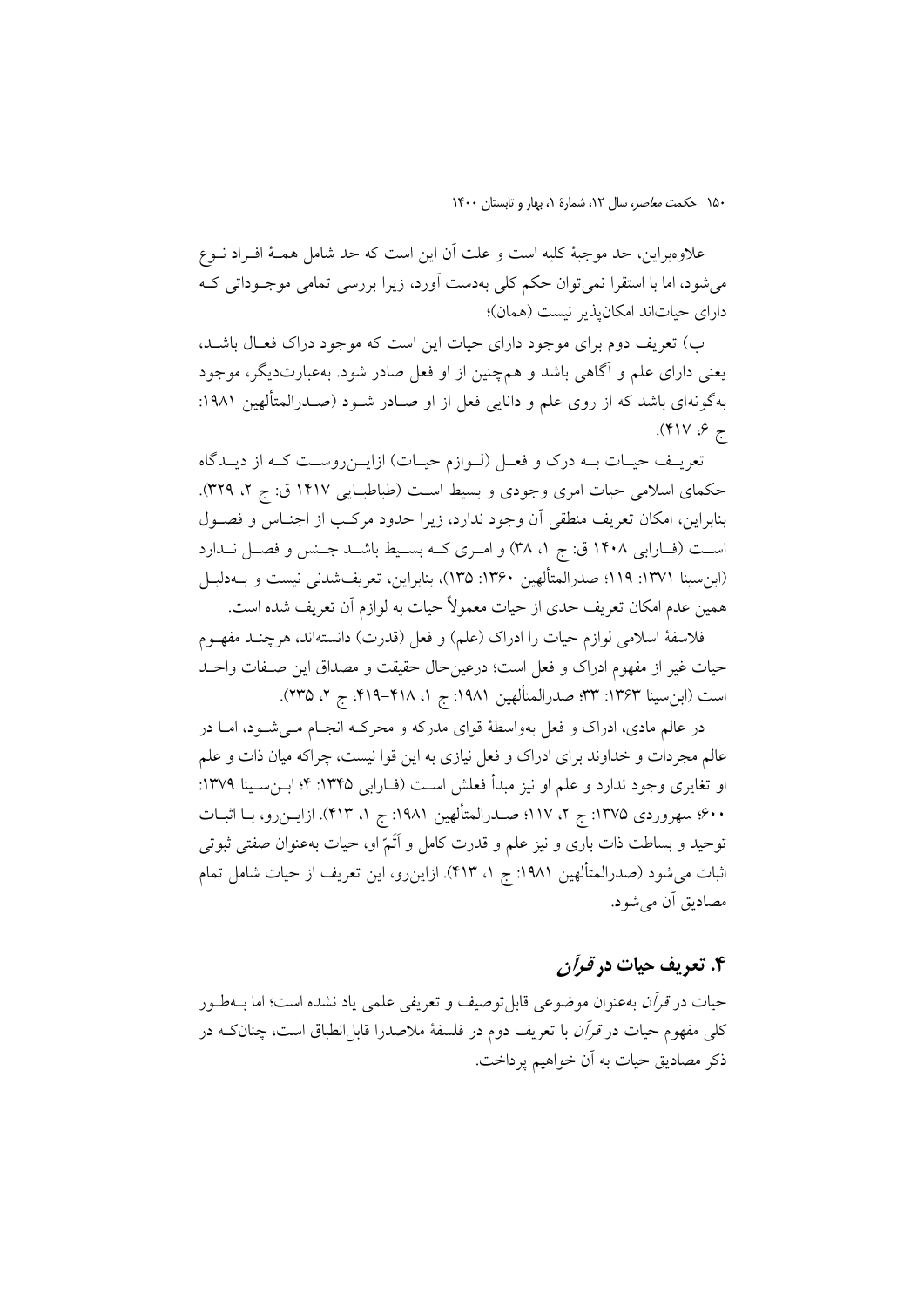### **.5 مصاديق حيات در قرآن و فلسفة ملاصدرا**

واژة حيات در قرآن چند گونه بهكار رفته است؛ در برخي آيات، موجودات را به دو دسـتة داراي حيات و فاقد آن تقسيم ميكند و در برخي ديگـر همـة موجـودات را داراي حيـات معرفي ميكند. اين امر بدين سبب است كه گاهي مراد از حيات حياتي عرفي است كه براي انسان قابلدرك است و گاهي معناي عميقتر و وسيعتر حيات است، حيـاتي كـه فراتـر از درك انسان است.

ملاصدرا نيز در آثار خود گاهي موجودات را بهطور كلي به موجودات داراي حيـات و موجودات فاقد آن تقسيم ميكند و گاهي همة موجودات را داراي حيات ميداند. ايـن امـر بدين سبب است كه تعريف حيات طبق مباني فلسفههـاي پـيش از ملاصـدرا فقـط شـامل موجوداتي ميشود كه داراي علم و قدرت (حركت ارادي) هستند و موجـوداتي كـه داراي چنين علم و حركت ارادي نيستند طبق اين فلسفهها داراي حيات نيستند. اما مصاديق حيات مبتنيبر مباني فلسفة ملاصدرا، كه معتقد است وجود مساوي با علم و قدرت است، شـامل همة موجودات ميشود.

### **1.5 حيات جمادات**

نخستين اصل در حكمت متعاليه اصيلبودن وجود و اعتباريبودن ماهيت است. وقتي وجود را اصيل بدانيم معتقديم آن چيزي كه متن واقع را پر كرده اسـت و كمـالات واقعـي بـه آن برميگردد وجود است.

ازطرفديگر، وجود بسيط است، يعنـي مركـب از اجـزاي مختلـف نيسـت؛ زيـرا اگـر مركب باشد، درواقع بايد تركيبي از وجود و غير وجود باشـد، حـال آنكـه غيـر از وجـود چيزي نيست تا غير آن باشد. پس، هر كمـالي بـه وجـود برمـيگـردد و مربـوط بـه جـزء وجود نيست، بلكه عين وجود و مساوق با آن است (صدرالمتألهين :1981 ج ،6 15).

اصل سوم كه موردقبول حكمت متعاليه است اصـل تشـكيك در وجـود اسـت، چـون وجود حقيقتي ذومراتب است؛ پس همة كمالاتي كـه بـه وجـود برمـيگـردد ذومراتـب و تشكيكي است.

«حيات» نيز، طبق نظر صدرالمتألهين، يكي از همين كمالات محسوب ميشود كـه بايـد به وجود برگردد و مساوق با وجود تلقي شود (همان: 418). حيات نيز مانند وجود حقيقتي ذومراتب و تشكيكي است و هر جا موجودي باشد بهاندازة بهـرهاي كـه از وجـود بـرده از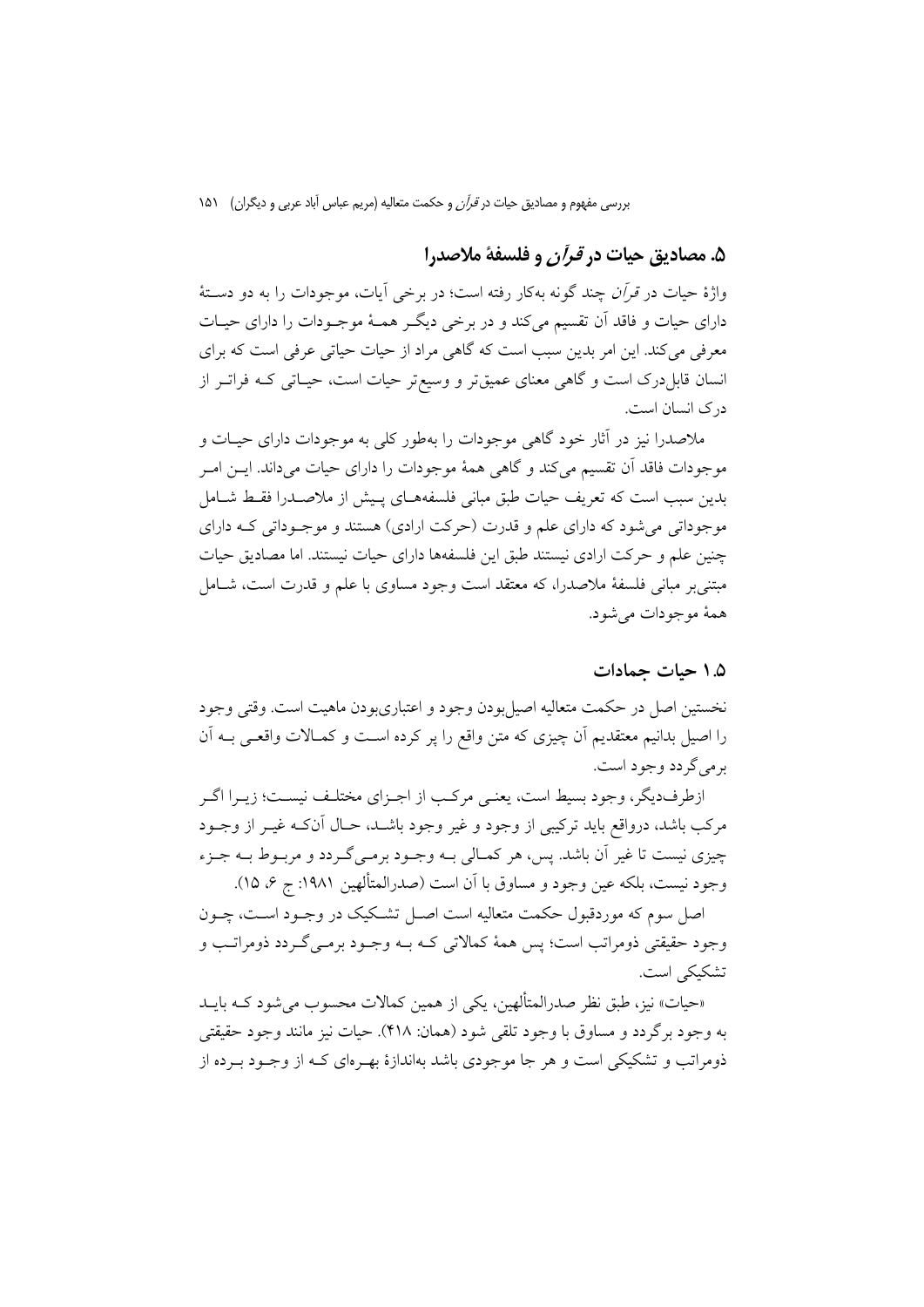حيات نيز برخوردار است. حيات در همة مراتب وجود سريان دارد و برخي مراتب حيات، مانند مراتب وجود، در نهايت شدت و بعضي مراتـب در نهايـت ضـعف اسـت، امـا هـيچ موجودي را نميتوان فاقد حيات دانست.

بدين ترتيب، اين ديـدگاه رايـج كـه فقـط بعضـي از موجـودات داراي حيـاتانـد، باتوجهبه اصول و مباني حكمت متعاليه، غيرقابلقبول است و همينكه حيات براي يكي از مراتب هستي ثابت شد بهحكم اصالت، بساطت، و تشكيك وجود براي تمام مراتـب هستي و البته بهصورت مشكك ثابت ميشود. اين ديدگاه با بسياري از آيات و روايـات نيز منطبق است كه براي موجودات بهظاهر فاقد حيات، قدرت تكلم، سمع، و علم، و... ثابت شده و درنتيجه براي آنان نحوهاي از حيات اثبات شـده اسـت. صـدرالمتألهين در توضيحي با ذكر آية «و ان من شيٍ الّا يسبح بحمده ولكن لا تفقهون تسبيحهم**»** مـينويسـد: سجده و تسبيح همة موجودات اختياري و آگاهانه اسـت و صـفات كمـالي هفـتگانـه يعني حيات، علـم، قــدرت، سـمع، بصـر، و كــلام از موجـودات قابـل|نفكـاك نيسـت (همان: ج ۷، ۲۳۵).

همچنين، ملاصدرا باتوجهبه اينكه همة اشيا مظاهر ذات و مجـالي صـفات خداوندنـد معتقد است تمامی اشيا دارای صفت علم، قدرت، و حياتاند (همان: ج ۲، ۲۸۳).

بدين ترتيب، حياتداشتن در مخلوقات كه همان اسماء و صفات واجب تعالياند اثبات ميشود (همان: 388) و اين موضوع با بسياري از آيـات و روايـات همـاهنگي دارد، ماننـد آياتي كه به تسبيح تمامي موجودات اشاره دارد:

«تُسَبِّحُ لَهُ السَّماواتُ السَّبْعُ وَ الْأَرْضُ وَ مَنْ فِيهِنَّ وَ إِنْ مِنْ شَيْءٍ إِلاَّ يُسَبِّحُ بِحَمْدِهِ وَ لكِـنْ لا تَفْ َقهونَ تَسبِيحهم إِنَّه كانَ حليماً غَفُورا» (الاسراء: 44): آسمانهاى هفتگانـه و زمـين و هركه در آنهاست او را به پاكى مىستايند، و هيچچيز نيست مگر آنكـه او را بـه پـاكى ياد مىكند و مىستايد، ولـيكن شـما تسـبيح آنهـا را درنمـىيابيـد. همانـا او بردبـار و آمرزگار است؛

«وَ يُسبَّحُ الرَّعْدُ بِحَمْدِهِ وَالْمَلاَئِكَةُ مِنْ خِيفَتِهِ وَيُرْسِلُ الصَّوَاعِقَ فَيُصِيبُ بِهَـا مَــن يَشَــاءُ وَهُــمْ يجادلُونَ في اللّه وهو شَديد الْمحالِ»: و رعد تسبيح و حمد او مىگويد، و (نيـز) فرشـتگان از ترس او! و صاعقهها را مى فرستد، و هركس را بخواهد گرفتار آن مىسازد، (درحالى كه آنها با مشاهدة اينهمه آيات الهى، باز هم) دربارة خدا به مجادله مشـغول هسـتند! و او قـدرتى بىانتها (و مجازاتى دردناك) دارد! (الرّعد: 13)؛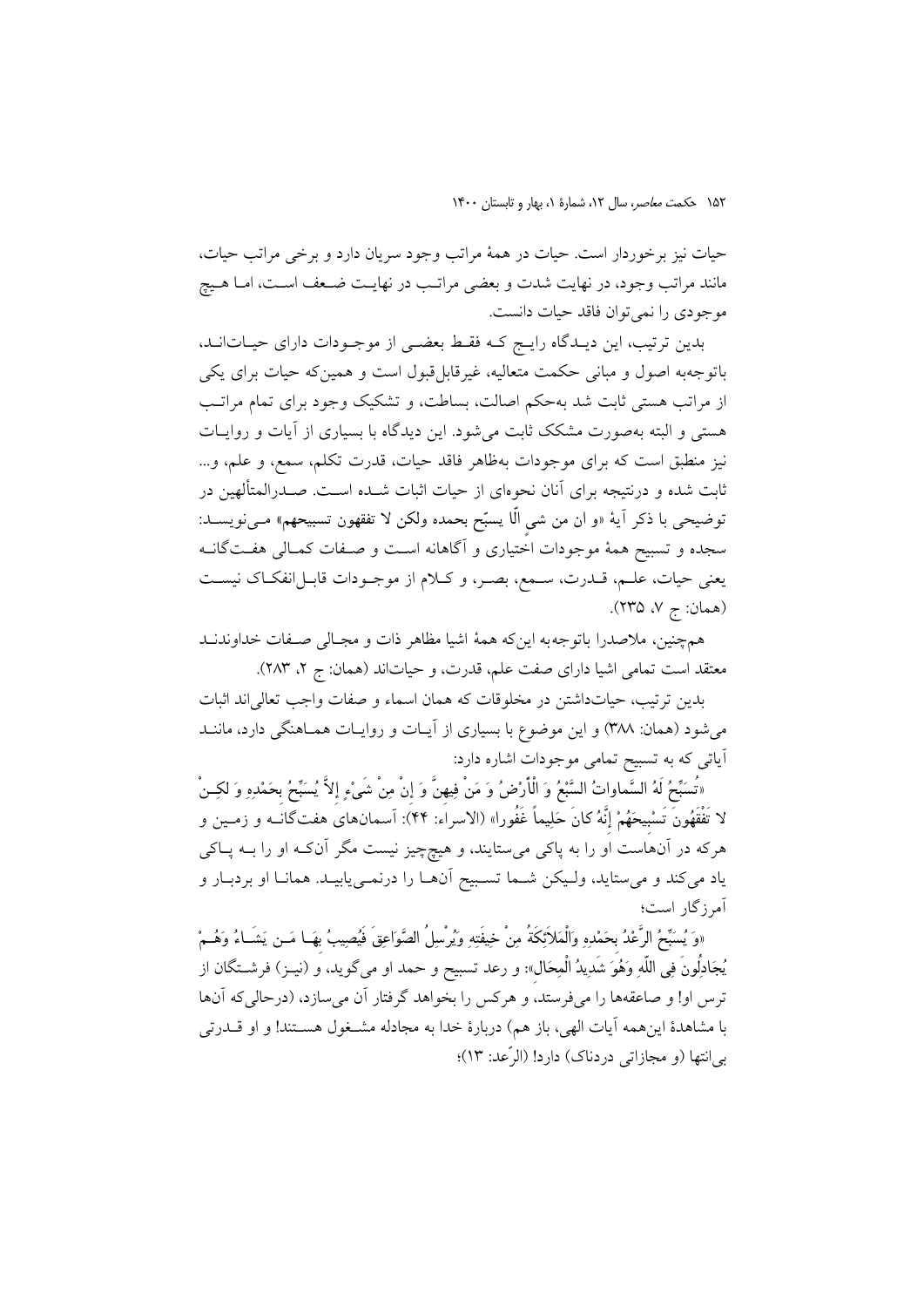«إِنَّا سخَّرْنَا الْجِبالَ معه يسبحنَ بِالْعشي والْإِشْرَاقِ»: ما كوهها را مسخّر او ساختيم كه هر شام گاه و صبحگاه با او تسبيح مىگفتند (ص: 18ـ19).

برخي از مفسران منظور از تسبيح موجـودات را در آيـات قـرآن تسـبيح حقيقـي و قولي ميدانند و برخي از ايشان به تشريعيبودن تسبيح ايشان بهصراحت اشاره كردهاند. آيتاالله جوادي آملي در جواب آنـان كـه تسـبيح موجـودات را حـالي مـيداننـد بيـان داشتهاند: «در اينكه همهٔ هستي دلالت بر وجود خالق خود مي كنـد شـكي نيسـت، امـا مسبحبودن فراتر از آيتبودن است» (جوادي آملي بيتا: 9).

محكمترين دليل اين گروه استناد به عبارت «ولَكن لاَّ تَفْقَهونَ تَسبِيحهم) «ولكن شـما تسبيح آنها را نميفهميد) (الإسراء: 44) است، به اين بيان كه تأويل به تسـبيح تكـويني و حالي خلاف نص اين آيه است؛ چون اگر منظـور از ايـن تسـبيح تسـبيح مجـازي و دلالت وجود موجودات بر تنزيه خداوند بود كه همـه آن را مـيفهميدنـد، پـس ديگـر جايگاهي نداشت كه خداوند بفرمايد شما تسبيح آنها را نميفهميـد (طباطبـائي :1390 ج ،13 109-108)؛ چراكه تفاوت در نوع ادراك انسانها با غيرذيشعور ميتواند حاكي از آن باشد كه ما نميتوانيم نوع تسبيح آنها را بفهميم. آيتاالله جوادي آملي ميفرمايـد: «اگر موجودي با لغات و الفاظ ما آشنا نباشد، ولي خدا را بهگونهاي ديگر تسبيح كند كه ما نميفهميم، نميتوانيم بگوييم كه تسبيح آنها مجازي است» (جوادي آملي بيتـا: 9)**.**  همچنين، ايشان بر رد مجازيبودن تسبيح موجودات آوردهاند كـه اسـتعاره و مجـاز در شعر كاربرد دارد و كتاب قرآن برتر از هر شعر و خيـال و منـزه از آن اسـت. بنـابراين، منظور از اين تسبيح مجاز و تمثيل نيست. تشبيه شاعرانه مطابق حق نيست و چيزي كـه حق نباشد در كتاب خدا راه ندارد (همان: 8).

علاوهبراين، معناي «تسبيح» تنزيه از روي شعور و آگاهي است و بـدون معرفـت و شناخت ممكن نيست (صدرالمتألهين :1366 ج ،1 12؛ سراج و منصوري :1397 74) و چون در قرآن به همة موجودات نسبت داده شده است، بنابراين لازم ميآيد كه هريـك از پديدههاي عالم بهرهاي از علم و ادراك داشته باشند، چنانكه آيـتاالله جـوادي آملـي فرمودهاند: «تسبيح وقتي يك حقيقت است كه مسبح آگاه بـه حقيقـت مسـبح بـهانـدازة خودش باشد» (جوادي آملي بيتا: 41).

بنابراين، با دلايل نقلي نيز ثابت شد كه حتي جمادات هم كه ظاهراً فاقد حيـاتانـد داراي علم و شعور و ادراكاند كه از شئون حيات است و حيوان و نبات هم كه حيـات ظاهري دارند بهطريق اولي از روي آگاهي و شعور مسبح پروردگار خويشاند.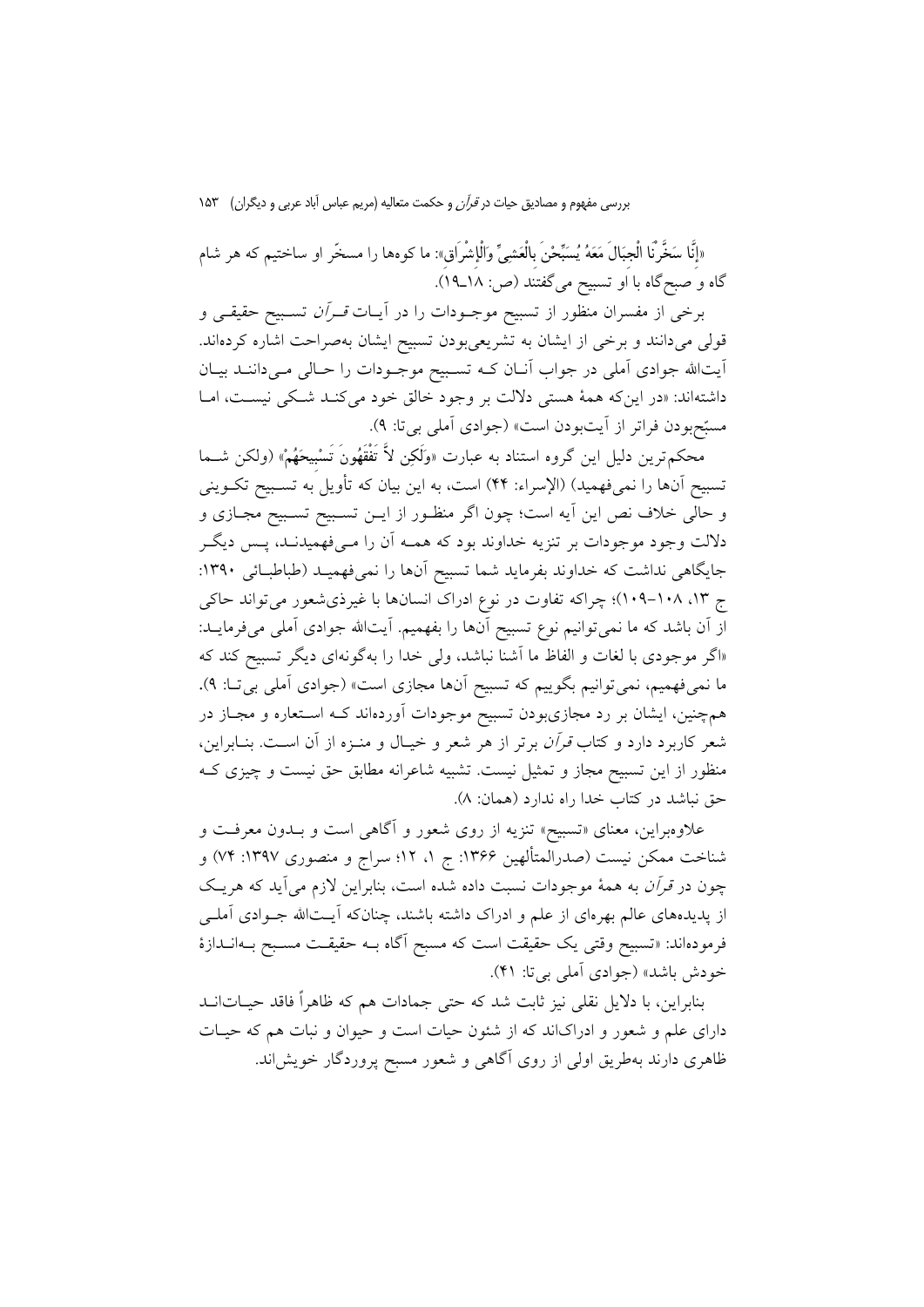### **2.5 حيات نباتات**

نباتات (گياهان) داراي نيروي تغذيه، رشد و نمو، و توليدمثلاند و اين ويژگيها آنهـا را از جمادات متمايز ميسازد، هرچند از نيروي احساس و حركت ارادي بهرهاي ندارند و از اين جهت از حيوانها و انسانها متمايز ميشوند. اما طبق ديدگاه فلاسفة اسلامي گياهان بهسبب نداشتن دو ويژگي علم و قدرت داراي حيات نيستند، چراكه طبـق ايـن ديـدگاه موجـودي داراي حيات است كه داراي احساس (علم) و حركـت ارادي (قـدرت) باشـد؛ ازآنجاكـه گياهان داراي قواي علامه و عماله نيستند، درك و علم نيز ندارند و بهتبـع آن فاقـد اراده و حركت ارادياند. ازاينرو، فلاسفه گياهان را فاقد حيات ميدانند، هرچند داراي نفساند.

بنابراين، داشـتن علـم و قـدرت در موجـودات مـادي اخـص از نفـسداشـتن اسـت. بدين ترتيب، از نظر ملاصدرا، نفس لازمة حيات در موجودات مادي است، چراكه قدرت و علم دو ويژگي است كه مستلزم داشتن نفس است. ازاينرو، هر موجودي كه داراي قدرت و علم است داراي بعدي فراتر از ماده است. اگر اين موجود مادي باشد ايـن بعـد فراتـر از ماده نفس ناميده ميشود و اگر اين موجود فراتر از عالم ماده باشد، اين بعد مجرد عقـول و خداوند و بهطور كلي مجردات ناميده ميشود. اين استدلال بهصورت موجبة كليه اسـت و عكس آن بهصورت موجبة جزئيه صادق است؛ يعني بعضي از موجوداتي كه داراي نفس و روحاند داراي حياتاند. بنابراين، نفس مساوي با حيـات نيسـت، چنـانكـه گياهـان داراي نفساند اما داراي حيات نيستند؛ زيرا صفات علم و قدرت در آنها وجـود نـدارد. اگرچـه گياهان را صاحب نفس ميدانستند، اما معتقد بودند نفس گياهي مادي اسـت، چنـانكـه در حكمت مشاء همة حكما به ماديـت نفـس نباتـات حكــم كـردهانـد. در حكمـت اشـراق هرچند نفس نباتي مادي است سعي شده است تدبير نفـس نباتات نسبت به افعال خـود از طريق مديريت و اشراف عقـول عرضـي و اربـاب انـواع توجيه شود. بر اين اساس، نباتات داراي ربالنوع مجردند كـه تـدبير آنهـا را بـرعهـده دارند (سهروردي :1373 ج ،1 459). ملاصدرا در بسياري از آثار خود از طريق يادشـده تـدبير نفس نباتي نسـبت بـه قـوا و افعالش را توجيه كرده است، اما سـخن نهـايي او برخورداري نفس نباتي از درجات تجـرد

ولو مرتبة بسـيار ضـعيف آن اسـت. او تـلاش ميكند تصويري از نفس نباتي ارائه كند كـه در آن نفس نباتي با نفس انساني و حيواني در آغازينمراتب تجرد قريب الافقاند.

ملاصدرا بيان ميكند ازآنجاكه قوا بهمثابة ابزار و واسطهاند، صور و نفوسي كه كار خود را بـا بهكـارگيري قوا انجام ميدهند در مرتبهاي پايينتر از نفس قرار دارنـد. بنـابراين، ايـن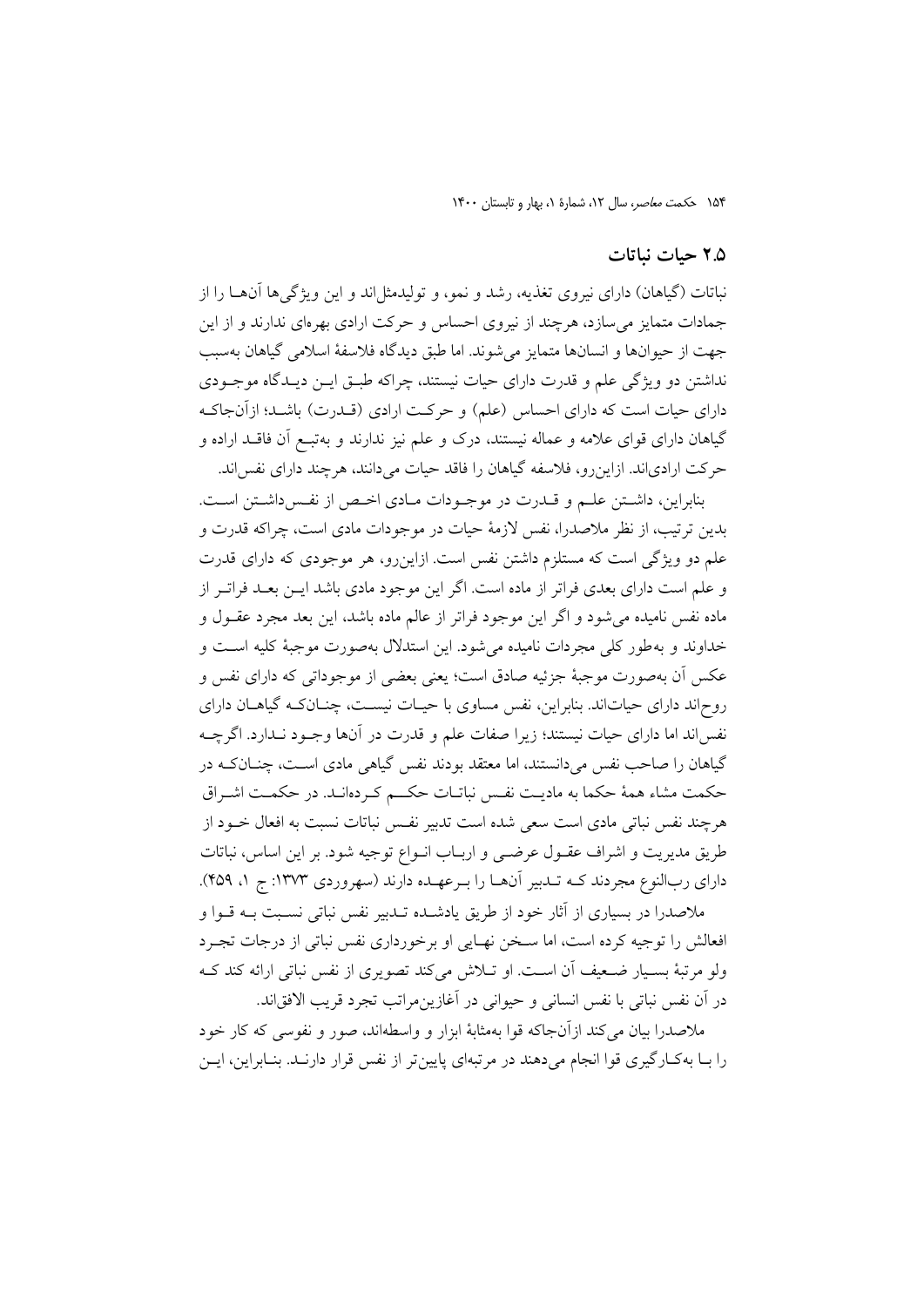صور، يعني نفوس، گويا از سنخ مادة برترند و برتـري از دنائت مادة جسـماني شـأن نفـس اسـت؛ زيـرا نفـس بهـرهاي از ملكــوت و تجــرد را هرچنــد در مرتبـه انـدك داراسـت (صدرالمتألهين :1981 ج ،8 17-16). ملاصدرا ايـن عبـارت را ذيـل تعريـف نفـس آورده است تا بيان كند نفس كارهاي خود را با آلات و قوا انجام ميدهد. اين قوا در مادة جسماني منتشرند و نفس، بهعنوان مدبر اين قوا، در مرتبهاي برتـر از قـوا قـرار دارد و همين مسـئله باعث ميشود نفس به ساحت تجرد از ماده نزديك شود و دستكم ماننـد نفـس نبـاتي در مرز تجرد قرار ميگيرد. بنابراين، طبق عقيـدة ملاصـدرا، نفـس نبـاتي داراي تجـرد اسـت، هرچند اين تجرد بسيار ضعيف باشد. ازاينرو، با اثبات تجـرد نفـس گيـاهي، طبـق مبـاني خاص حكمت متعاليه درمورد حيات و مساوقدانستن حيات با وجـود، گياهـان نيـز داراي حيات، علم، و قدرتاند.

همين ديدگاه در قرآن تأييد شده است. در آية 95 سوة انعام بـه حيـاتداشـتن گياهـان اشاره ميشود. طبق اين آيه، دانهاي خشك به مادهاي بيجان ميماند امـا آنگـاه كـه در دل خاك جاي ميگيرد و آب بر آن فروميريزد از دل خاك سر بر ميآورد، كمكم به موجودي زنده و با طراوت تبديل ميشود. اين گياه از آن دانة بيجان نشئت مـيگيـرد و ايـن نيـز از آيات الهي است و شگفت آنكه ثمرة اين آفريدة زنده و بالنده همان دانـههـا و هسـتههـاي بهظاهر بيجان است:

«إِنَّ اللَّهَ فَالِقُ الحَبِّ وَ النَّوى يخْرِجُ الحَيَّ مِنَ الْمَيِّتِ وَ مخُرِجُ الْمَيِّتِ مِنَ الْحَيِّ ذَالِكُمُ اللَّهُ فَـأَنِيَ تُؤْفَكُونَ**»:** خداوند شكافندة دانه و هسته است، زنده را از مرده بيرون مـيآورد و مـرده را از زنده. اين است خداي شما، پس چگونه از حق منحرف ميشويد؟؛

در آية 18 سورة حج آمده است: **«**أَ لَم تَرَ أَنَّ اللَّه يسجد لَه من فىِ السماواتو من فىِ الْأَرضِ جُومُ وَ الْجْبَالُ وَ الشَّجَرِ وَ الدَّوَابِّ وَكَثِيرٍ مِّن الناسِ وَكَثِيرٍ حَقِّ عَلَيْهِ الْعَذَابُ وَ ُّ مَن يهِن اللَّهُ فَمَا لَهُ مِن مُّكْرِمٍ إِنَّ اللَّهَ يَفْعَلُ مَا يَشَاءُ»: آيا نينديشيدهاي كه هركــه در آســمانهــا و هركه در زمين است و خورشـيد و مـاه و سـتارگان و كـوههـا و هركـه در زمـين اسـت و خورشيد و ماه و ستارگان و كوهها و درختان و بسياري از مردم بر خداوند سجده ميكنند.

از ديدگاه برخي مفهوم سجده در اين آيه اشاره به تسليم بيقيدوشـرط گياهـان دربرابـر تصميم خداوند و در مسير منافع انسان است، چراكه تمام غذاي انسان و حيوانات بـهطـور مستقيم يا غيرمستقيم از گياهان تأمين ميشود. درضمن، اين آيه به اسرار توحيـدي گياهـان هم اشاره دارد، چنانكه در هر برگ يا دانه و هر بخش گياهان نشانههاي عجيبـي از علـم و عظمت پروردگار موجود است (مكارم شيرازي ١٣٧١: ج ١۴، ٢٨-۵٠).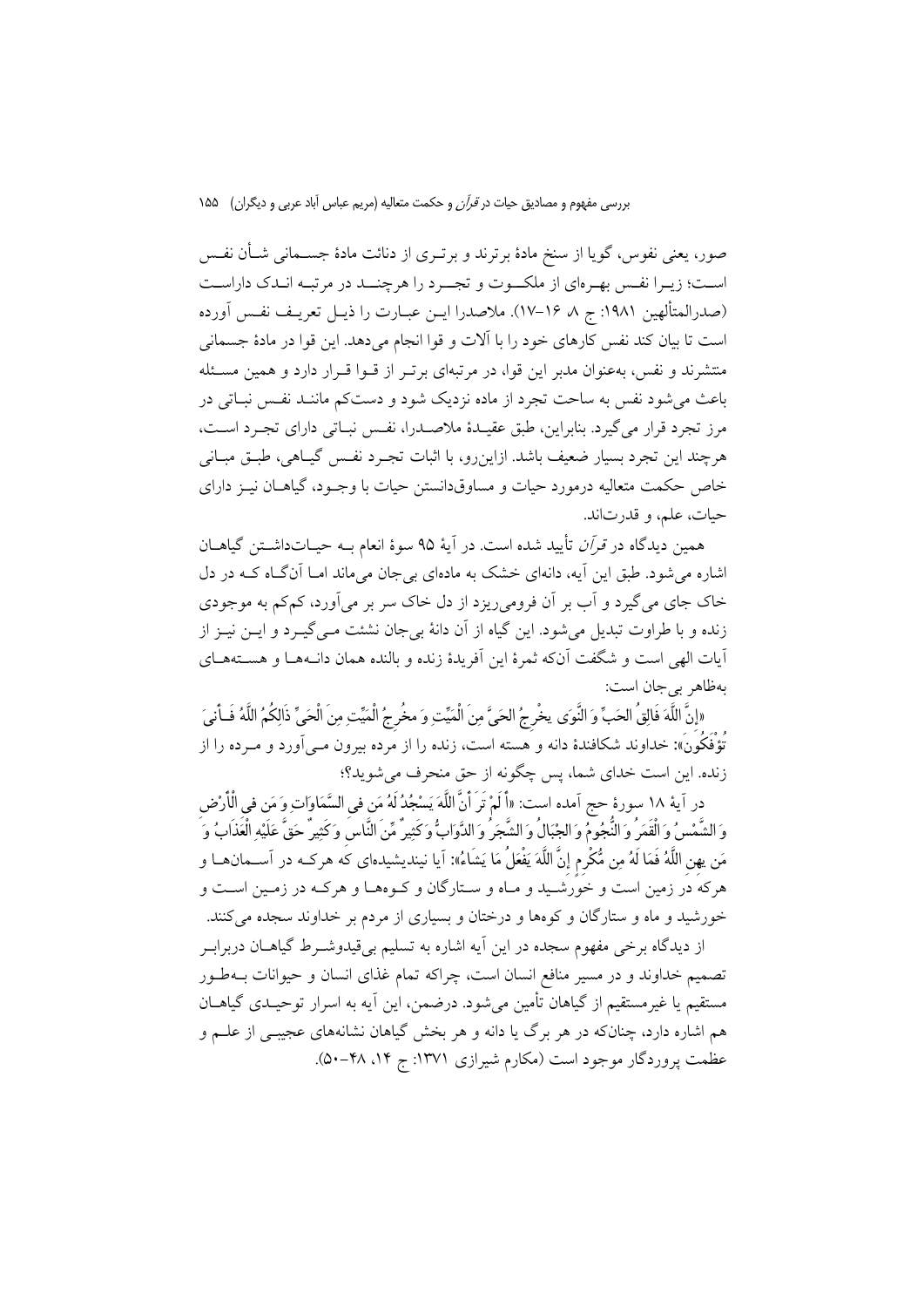همچنين، به وجود درك و شعور در گياهان در آية 44 سورة اسراء اشاره شده است، كه در بخش قبلي بحث آن گذشت.

### **3.5 حيات حيوانات**

حيات در حيوانات نسبت به حيات در نباتات در سطح بالاتري بروز پيدا كرده است. تمامي حيوانات، علاوهبر قواي نفس نباتي، قوهاي دارند كه با آن حس ميكنند و حركـت ارادي و اختياري دارند، بااينحال، حيوانات از نيروي تعقل بيبهرهاند. باتوجهبـه ايـن خصوصـيات، نفس حيواني اينگونه تعريف شده است: نفس حيواني كمال اول است براي جسمِ طبيعـيِ آلي (عضودار) كه علاوهبر تغذيه، رشد، و توليـدمثل داراي نيـروي احسـاس اسـت (درك جزئيات)، با اراده حركت ميكند (صدرالمتألهين :1360 199).

فلاسفه براي نفس حيواني دو دسته قواي مستخدمه و خادمه برشـمردهانـد، كـه قـواي مستخدمه قواي اصلي نفس حيواني بـهشـمار مـيآينـد كـه خـود شـامل قـواي مدركـه و محركه است. قواي مدركه عمل ادراك را در حيوان برعهده دارند (صدرالمتألهين :1981 ج ،8 53-54). در قرآن نيز آيات متعددي دال بر آگاهي و ادراك حيوانات است؛ ازجمله:

١. «حَتىَّ إذَا أَتَوْاْ عَلَىَ وَادِ النَّمْلِ قَالَتْ نَمْلَةٌ يَا يُّهَا النَّمْلُ ادْخُلُواْ مَسَكِنَكُمْ لَا يحْطِمَنَّكُمْ سُلَيْمَانُ وَ ֖֖֖֖֧֢ׅ֧֧֧֧ׅ֧֧ׅ֧֧֧֧֧֧֧֚֚֚֚֚֚֚֚֚֚֚֚֚֚֡֝֓֓֡֬֓֓֞֓֡֬֓֓֞֓֡֬֓֓֞֓֡֬֓֓֬֓֓֡֬֓֓֝֬֝֬֜֓֝֬֜֓֬֬֝֬֬֝֬֝֬֜<br>֧֪֪֪֪֪֪֪֪֪֪֪֪֪֪֪֪֪֪֪֪֜֝ جُنُودُهُ وَ هُمْ لَا يَشْعُرُون» (نمل: ١٨)؛ حضرت سليمان (ع)، همراه با سپاهيانشان، از منطقــهاي عبور ميكردند. مورچهاي به ساير مورچگان گفت: «فوري به خانههايتان برويد، تا زير پـاي ارتش سليمان له نشويد». شناخت دشمن جزء غريزة مورچه است، ولي اينكه ميفهمد اين شخص نامش سليمان و همراهانش ارتش اويند اين بالاتر از غريزه است؛

٢. «وَجَدتَّهَا وَ قَوْمَهَا يَسْجُدُونَ لِلشَّمْسِ مِن دُونِ اللَّهِ وَ زَيَّنَ لَهُمُ الشَّيْطَانُ أَعْمَالَهُمْ فَصَدَّهُمْ عَــنِ ُّ .2 «وجدتالسبِيلِ فَهم لَا يهتَدون**»** (نمل: 24)؛ هدهد در آسمان از شرك مردم زميني مطلع ميشود <sup>و</sup> نزد سليمان (ع) گزارش ميدهد كه مردم منطقـة «سـبأ» خداپرسـت نيسـتند، آنگـاه مأموريـت ويژهاي مييابد. شناخت توحيد و شركت و زشتي شرك و ضرورت گـزارش بـه سـليمان پيامبر (ع) و مأموريت ويژة پيامرساني مسئلهاي بالاتر از غريزه است؛

.3 در آيات قرآن، سجده براي خدا به همة موجودات نسـبت داده شـده اسـت: **«**و للَّـه يَسْجُدُ مَا في السَّمَاوَاتِ وَ مَا في الْأَرْضِ مِن دَابَّة وَ الْمَلَئكَةُ وَ هُمْ لَا يَسْتَكْبرُونِ» (نحل: 49): «تمـام آنچه در آسمانها و زمـين از جنبنـدگان وجـود دارد و هـمچنـين فرشـتگان بـراي خـدا سجده مي كنند»؛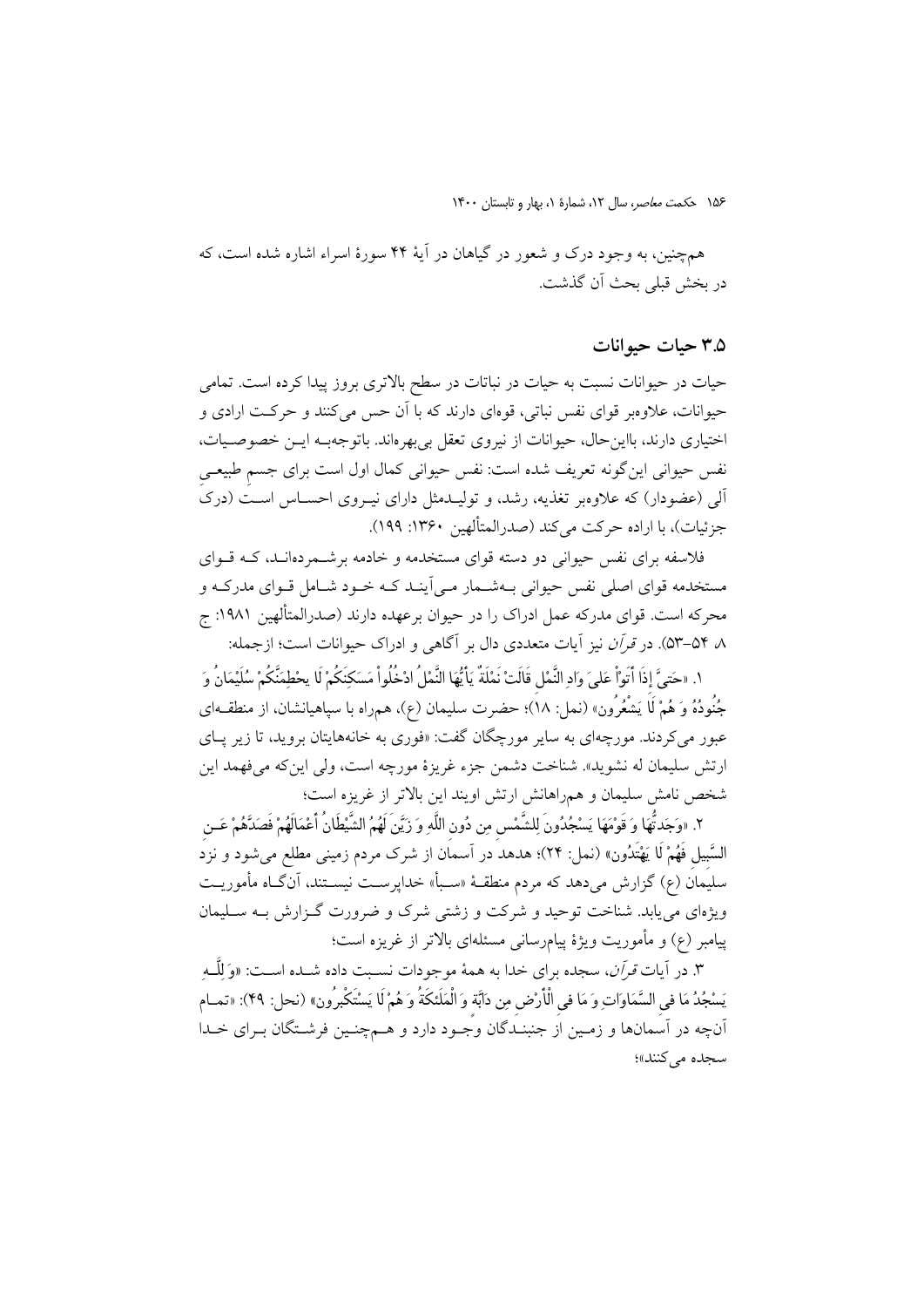.4 حرفزدن پرندگان با يكديگر و افتخار حضرت سليمان (ع) به اينكه خداوند زبـان پرندگان را به او آموخته است. «علِّمنَا منطقَ الطَّير**»** (نمل: 16)؛

.5 آيـة «و إِذَا الْوحـوش حشـرَت**»** (تكـوير: 5) محشورشـدن حيوانـات را در قيامـت مطرح مي كند؛

.6 آية «أَ لَمْ تَرَ أَنَّ اللَّهَ يُسَبِّحُ لَهُ مَن فى السَّمَاوَاتِ وَ الْأَرْضِ وَ الظَّيرُ صَفَّاتٍ كلٌ قَدْ عَلِمَ صَلَاتَهُ وَ تَسبِيحه و اللَّهعليم بِما يفْعلُون**»** (نور: 41) نشانة شعور و عبادت آگاهانة حيوانات است.

قرآن كريم ميفرمايد: حيوانات نيز مانند شما داراي حياتاند، درعينحال «دواب» را كه در دل آن حيات نهفته است و بيانگر زندگي حيواني است موجوداتي ميداند كـه درحـال سجده براي خدا هستند (الهامينيا :1384 8).

«أَلَمْ تَرِ أَنَّ اللَّهَ يَسْجُدُ لَهُ مَن فِي السَّمَاوَاتِ وَ مَن فِي الْأَرْضِ وَالشَّـمْسُ وَ الْقَمَـرُ وَالنُّجُـومُ وَ ؚ<br>֧֖֟֟֓֟֓֟֓֟֬֟֓֟֓֟֓֟֡֟֟֟֬֟֓֟֬֟֩֬֟֓֟֬֟֩֕֓֟֓֟֬֝֟֓֕֬֩֩ «المْ تر ان اللهَ يَسْجُدُ لهُ مَن فِي السَّمَاوَاتِ وَ مَن فِي الْأَرْضِ وَالشَــمْسُ وَ الْقَمَــرِ وَالنجُــومُ وَ<br>لْجِبَالُ وَ الشَّجَرُ وَ الدَّوَابُّ وَكَثِيرٌ مِّنَ النَّاسِ وَكَثِيرٌ حَقَّ عَلَيْهِ الْعَذَابُ وَ م مكْرِمٍ إِنَّ اللَّه يفْعلُ ما يشَاء) **«**حج: 18): آيا نميبيني آنچه را در آسمان و زمين است خدا را سجده ميكند و سپس از شـمس، قمـر، نجـوم، جبـال، شـجر، دواب، و كثيـر مـن النـاس نام ميبرد.

### **4.5 حيات انسانها**

حيات انساني در حكمت متعاليه بر ويژگيها و امتيازات انسـاني متمركـز اسـت. ملاصـدرا برتري نفس انساني بر نفس نباتي و حيواني را بر پايههاي امتيازهاي انساني، كه مبتنيبر ارادة عقلاني است، تبيين مي كند (ملاصدرا ١٩٨١: ١٣٣-١٣٤: علمي و لعل صاحبي ١٣٩٣: ۶٨). ارادة برخاسته از عقل باعث ميشود انسان به حيات مخصوص انساني برسـد كـه بـالاتر از حيات نباتي و حيواني است.

ازاينرو، انسانها علاوهبر قواي نفس نباتي و نفس حيواني قوهاي دارند كه با آن تفكر و تصورات و تصديقات كليه را درك كنند (عزيزي و ابراهيمـي :1397 97). باتوجـهبـه ايـن خصوصيات، نفس انساني اينگونه تعريف شده است: نفس انساني كمال اول اسـت بـراي جسمِ طبيعيِ آلي (عضودار) كه علاوهبر كارهاي قبل تصورات و تصديقات كلي را تعقـل و استنباط آرا ميكند و افعال فكري و حدسي انجـام مـيدهـد (صـدرالمتألهين :1360 119). باتوجهبه اين تعريف، قوهاي را كه ادراكـات خـاص انسـاني را برعهـده دارد عقـل نظـري ميگويند و مراتب آن عقل هيولاني، عقل بالملكه، عقل بالفعل، و عقل مستفاد است(همان)؛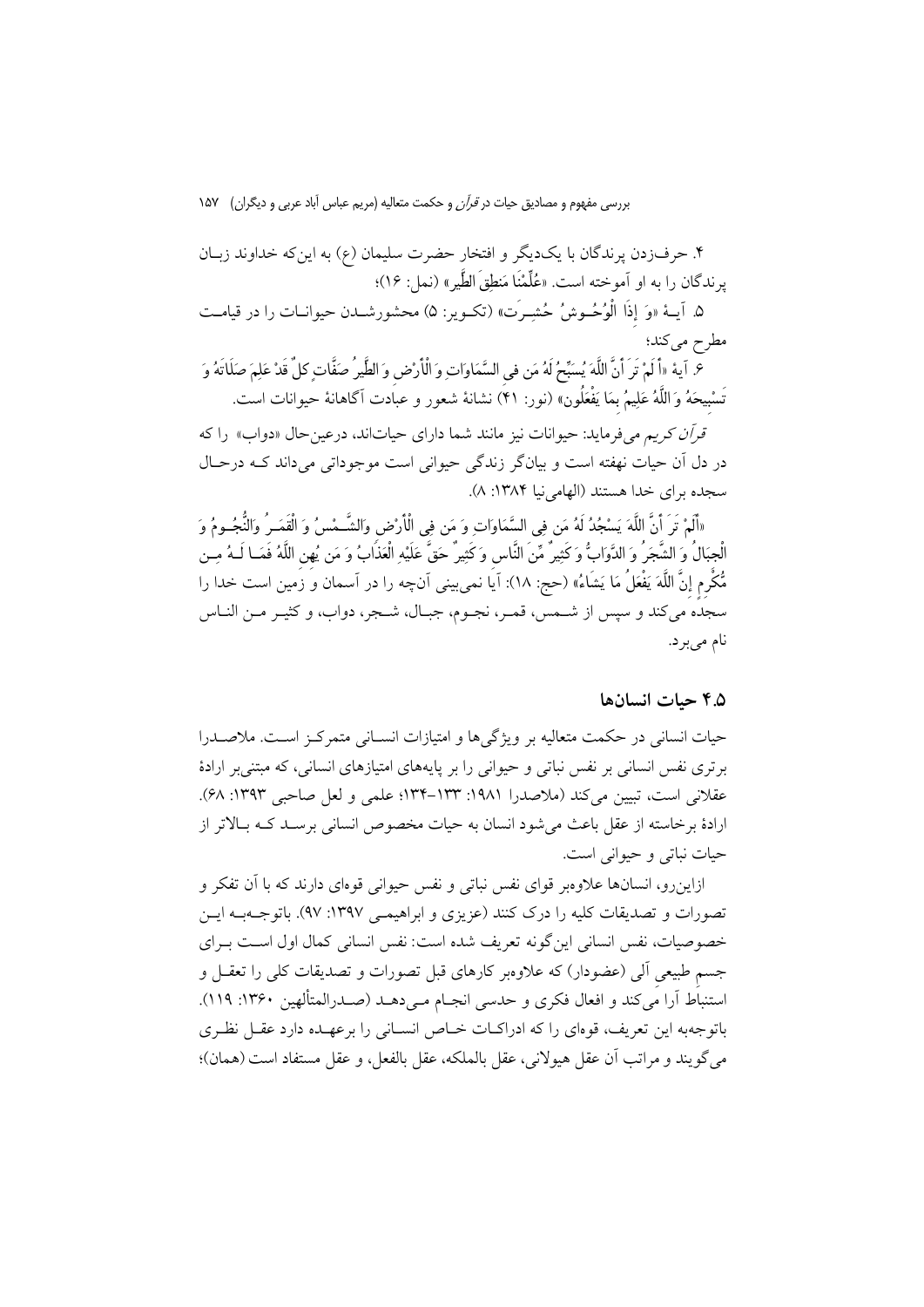و قوة ديگري كه قواي حيوانيه را بـرطبـق نظـر قـوة عالمـه و عقـل نظـري بـهكـار گمـارد عقل عملي ميگويند (همان: 131). اين قوه نيز برحسب استكمال شامل چهار مرتبة تجليـه (تهذيب ظاهر)، تخليه (تهذيب باطن)، تحليه (آراستن نفس ناطقه)، و فناست. البته مرحلـة فنا مرتبة منتهاى سفر قوة عملى و تكامل آن نيسـت و سـفر تكـاملى هـمچنـان ادامـه دارد (صدرالمتألهين :1354 287).

بنابراين، هرچهقدر انسان در مراتب عقل نظري و عملي سير و سـلوك كنـد مـيتوانـد مراتب بالاتري از حيات را تجربه كند (بنگريد به اكبريان و محمدپور دهكردي :1386 71). اين حياتي است كه مختص انساني است كه مراتب كمال را طي مي كند. در آيات *قـرآن* بـه اين حيات اشاره شده است. براي مثال، خداوند در آية 24 سوره انفال مـيفرمايـد: «يأَيهـا الَّذينَ ءامنُواْ استَجِيبواْ للَّه و للرَّسولِ إِذَا دعاكُم لما يحييكُم**«:** اى كسانى كه ايمـان آوردهايـد دعوت خدا و پيامبر را اجابت كنيد، هنگامىكه شما را بهسوى چيزى مـىخوانـد كـه مايـة حياتتان است.

آشكار است كه منظور از حيات در اين آيه چيزي فراتر از حيـات معمـولي اسـت كـه مؤمنان مانند ديگران از آن برخوردارند (مظاهري سيف :1389 ذيل آية 24 انفال). چنانكـه در آية ٩٧ سوره نحل ذكر شده است: «مَنْ عَمِلَ صَالِحًا مِّن ذَكَرٍ أَوْ أُنثىَ وَ هُوَ مُـؤْمِنٌ فَلَنُحْيِيَنَّــهُ حيوةً طَيبةً**»:** هركس عمل صالح كند درحالىكه مؤمن است خـواه مـرد باشـد يـا زن بـه او حيات پاكيزه مىبخشيم و پاداش آنها را به بهتر از آنچه كه انجام دادند خواهيم داد.

بهاعتقاد علامه طباطبايي در جملة «فَلَنُحيِينَّه حياةً َطيبةً» حيات بهمعناى جانانداختن در چيز و افاضة حيات به آن است. پس اين جمله با صراحت لفظش دلالت دارد بر ايـنكـه خداى تعالى مؤمنى را كه عمل صالح كند به حيات جديدى غير آن حياتى كه به ديگـران نيز داده است زنده مىكند و مقصود اين نيست كه حياتش را تغيير مىدهـد، مـثلاً حيـات خبيث او را مبدل به حيات طيبى مىكند كه اصل حيـات همـان حيـات عمـومى باشـد و صفتش را تغيير دهد؛ زيرا اگر مقصود اين بود كافى بود كه بفرمايد: «ما حيات او را طيـب مىكنيم»، ولى اينطور نفرمود، بلكه فرمـود: مـا او را بـه حيـاتى طيـب زنـده مـىسـازيم (طباطبايي 1417 ق: ج ،12 341).

همچنين، اين حيـات جديـد و اختصاصـى جـداى از زنـدگى سـابق كـه همـه در آن مشتركاند نيست، درعيناينكه غير آن است با همان است، تنها اختلاف به مراتـب اسـت، پس كسى كه داراى آنچنان زندگى است دو جور زندگى ندارد، بلكه زندگياش قوىتـر و روشنتر و واجد آثار بيشتر است (همان: 343).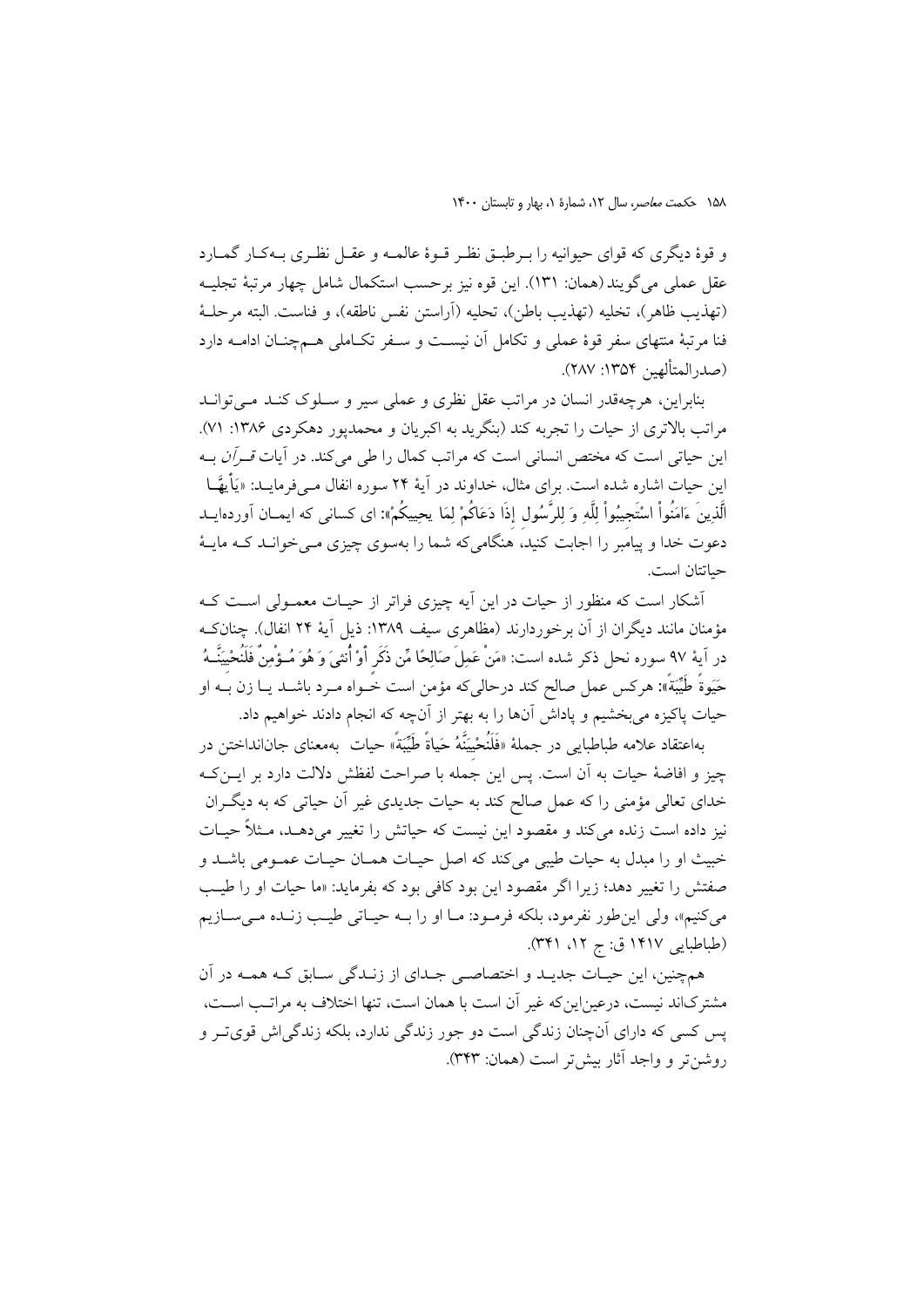**5.5 حيات مجردات**

باتوجهبه اينكه مفهوم حيات دلالت بر كمال وجـودي مـيكنـد، همـة مجـردات داراي صفت ذاتي حياتانـد و بـالاترين مرتبـة حيـات مخصـوص ذات مقـدس الهـي اسـت (مصباح يزدي ۱۳۶۶: ج ۲، ۴۷۰).

آيات فراواني در قرآن به اين مرتبه از حيات اشاره ميكند، مانند آياتي كـه فرشـتگان را موجوداتي عاقل و باشعور و بندگان گرامي خدا معرفي ميكند.

«تَكاَدُ السَّمَاوَاتُ يَتَفَطَّرْنَ مِن فَوْقِهِنَّ وَ الْمَلَئكَةُ يُسَبِّحُونَ بحِمْدِ رَبَهِّمْ وَ يَسْتَغْفِرُونَ لِمَن في الْأَرْضِ أَلَا إِنَّ اللَّه هو الْغَفُور الرَّحيم) «شوري: 5). بالاترين مرتبة حيات از آن خداوند است. حي يكي از صفات ثبوتي الهي است و درواقع حيات حقيقي تنها از آن خداست و اوست كه به ساير موجودات حيات بخشيده است؛

«اللهُ لَا إِلَّاهَ إِلَّا هُوَ الْحَيَّ القَيْومُ» (بقره: ٢٥٥)؛ اين ايه بـر اختصــاص حيــات بــه خداونــد دلالت دارد، و بيانگر اين است كه جز او كسي «حـي» نيسـت، همـانگونـهكـه الوهيـت مخصوص خداوند است. بنابراين، مقصود از حـي در آيـة «هـو الحـي» و ماننـد آن حـي بالذات است؛ يعني حي بالذات جز خداوند نيست، و ديگر موجودات زنده حيات خود را از خداوند دريافت كردهاند. بنابراين، خداوند حي بالذات و مبدأ حيات موجـودات ديگـر است، و اين معني قيوميت خداوند است. قيوم يعني خداوند قـائم بالـذات و قـوامبخـش موجـودات اسـت، و ازآنجاكـه حيـات او بالـذات اسـت، مـوت و فنـا در او راه نـدارد (جوادي آملي ١٣٨٨: ج ١٢، ٩٩- ١۶٠).

### **.6 نتيجهگيري**

مطالعات درمورد حيات همواره موردتوجه فيلسـوفان و متفكـران بـوده اسـت. بسـياري از متفكران اين پديدة مهم را از ديدگاههاي مختلف بررسي كردهانـد. ديـدگاه نهـايي درمـورد حيات در فلسفة اسلامي ديدگاه ملاصدراست. ملاصدرا، درمورد تعريـف حيـات، تعريـف حيات به لـوازم آن را (علـم و قـدرت) كـه فلسـفههـاي پـيش از ملاصـدرا آن را مطـرح كرده بودند پذيرفته است. اما وي با اصول و مباني خاص خود ثابت ميكند همة موجودات بهاندازة بهرهاي كه از وجود بردهاند داراي حياتاند و هر موجودي، حتي اجسـام بـهظـاهر بيجان، داراي نفس و حياتاند. البته ازآنجاكه حيات حقيقتي تشكيكي اسـت ايـن كمـال وجودي بهصورت تشكيكي در واجب تعالي، انسان، حيوان، نباتات، و جمادات وجود دارد.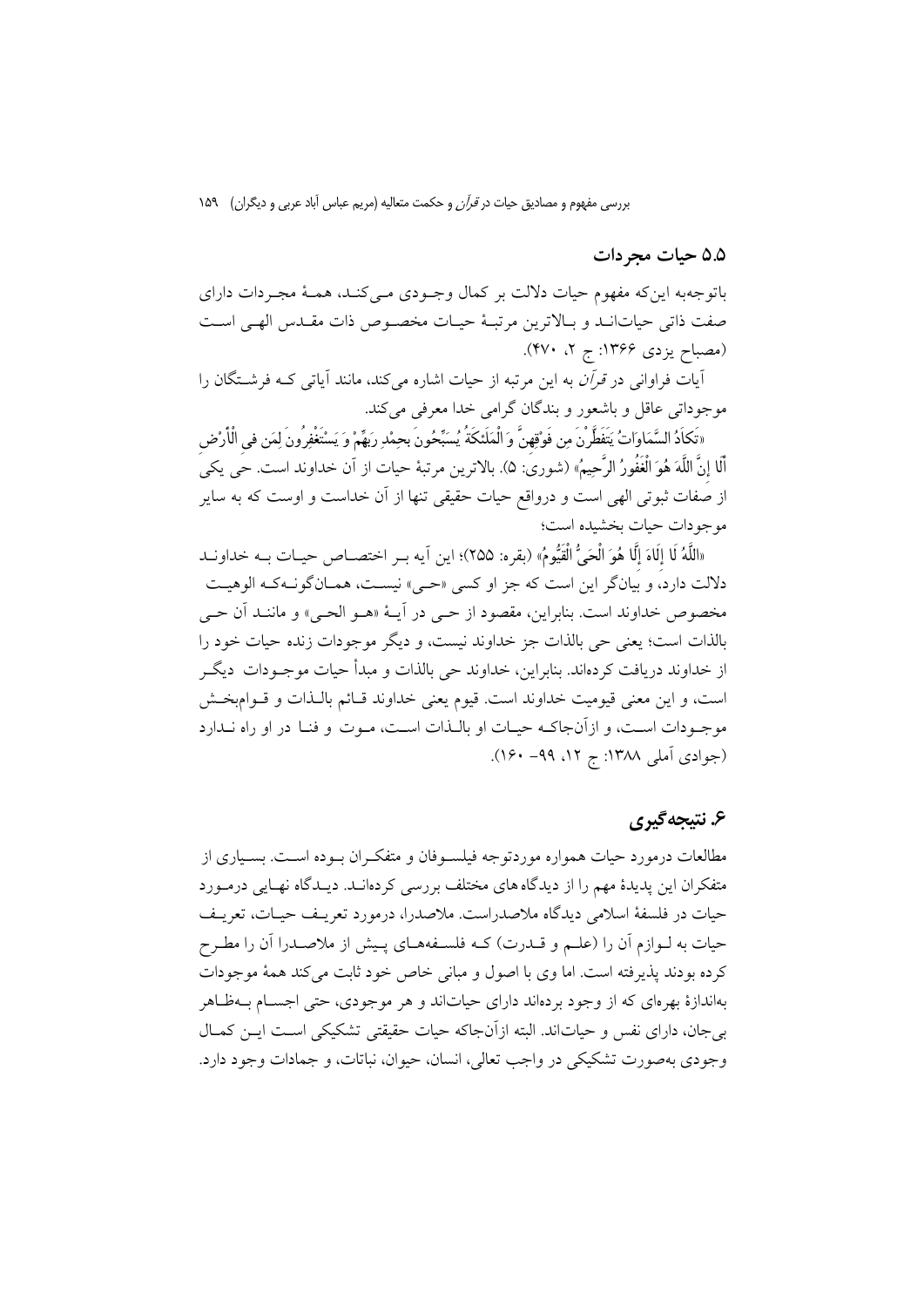بنابراين، واجبتعالي ذاتاً حي است و به ديگران وجود و حيات بخشيده است، بهگونهايكه اين وجود عين حيات است و جمادات، نباتات، حيوانات، و انسانها بهميزان بهرهمنـدي از مراتب وجود از مراتب حيات برخوردارند. اين ديدگاه ديدگاهي است كه با آيات *قرآن* نيـز تأييد ميشود، آياتي كه دال بر تسبيح عمومي همة موجوداتاند وجود حيات را در تمـامي مراتب اثبات مي كنند.

#### **كتابنامه**

# قرآن كريم. ابن سينا، حسين بن عبداالله (1383)، رسالة نفس، با مقدمـه و حواشى و تصحيـح موسى عميد، همـدان: دانشگاه بوعلي سينا. ابنسينا، حسين بن عبداالله (1404 ق)، الشفاء (الطبيعيات)، قم: مكتبة آيتاالله المرعشى. ابنسينا، حسين بن عبداالله (1371)، المباحثات، قم: بيدار. ابن $\omega$ بنا، حسين بن عبدالله (١٣۶٣)، *المبدأ و المعاد*، تهران: چاپ عبداللّه نورانى. ابن سينا، حسين بن عبـدالله (١٣٧٩)، *النجـاة مـن الغـرق فـى بحـر الضــلالات*، مقـــدمه و تصحيـــح از محـمدتقى دانشپژوه، تهران: دانشگاه تهران. اخوانالصفا (1405 ق)، رسائل اخوانالصفا <sup>و</sup> خلان الوفا، قم: مكتب الاعلام الاسلامي. ارسطو (1369)، دربارة نفس، ترجمة عليمراد داوودي، تهران: حكمت. افلاطون (1380)، دورة كامل آثار افلاطون، ترجمة محمدحسن لطفي و رضا كاوياني، تهران: خوارزمي. اكبريان، رضا و سيما محمدپور دهكردي (۱۳۸۶)، «تجرد نفس»، *پژوهشرهاي فلسـفي كلامـي، دو*رهٔ ۹، ش .2 الهامي نيا، علي اصغر (١٣٨۴)، «انواع حيات در قرآن»، *مربيان*، ش ١۶. ايرواني، فرزانه و جمشيد درويش (1388)، «بررسي تعاريف حيـات در زيسـتشناسـي و فلسـفه»، در: مجموعهمقالات همايش تاريخ، فلسفه، <sup>و</sup> منطق زيستشناسي، مشهد: واژگان خرد. بابايي، علي (١٣٩٧)، «رابطة نور حقيقي و نور مادي براساس قاعدة حقيقت و رقيقـت»، *پـژوهشهـاي* فلسفي، س ،12 ش .22 جوادي آملي، عبدالله (ب<sub>ي</sub>تا)، «تفسير سورهٔ رعد»، *پاسردار اسلام*، ش ۹۵ و ۹۶. جوادي آملي، عبداالله (1388)، تفسير تسنيم، قم: اسراء. زمخشرى، محمود بن عمر (۱۳۸۶)، *مقدمة الادب*، تهران: مؤسسهٔ مطالعات اسلامي دانشگاه تهران. سبزواري، هادي (1383)، اسرار الحكم، قم: مطبوعات ديني.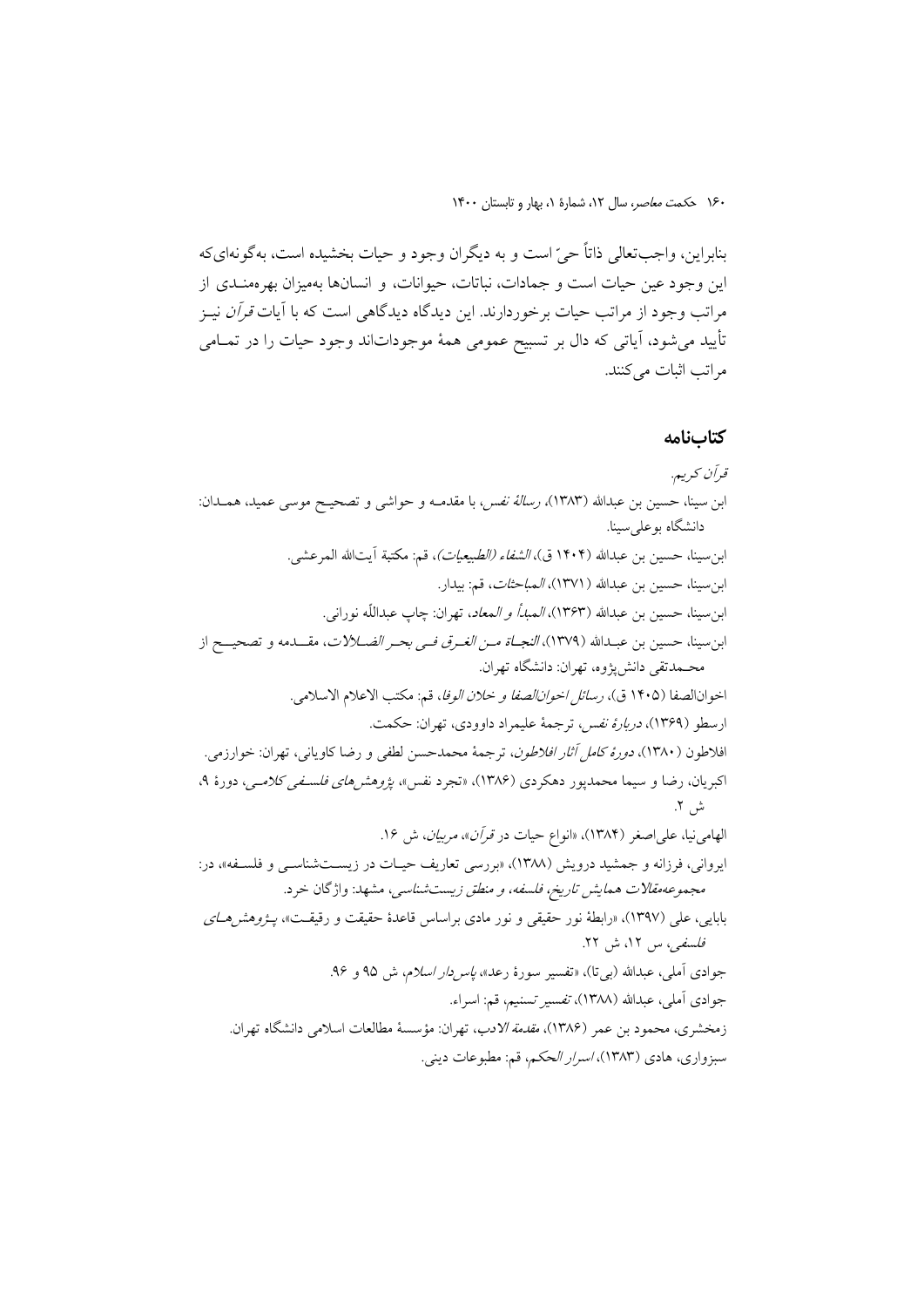سبزواري، هادي (1379)، شرح المنظومه، تهران: ناب. سراج، شمساله و حجت منصوري (1397)، «تبيين فلسفي مسئلة تسبيح موجودات از ديدگاه ملاصدرا»، فلسفة تحليلي، ش .33 سهروردي، شهابالدين (1373)، حكمةالاشراق، تهران: مؤسسة مطالعات و تحقيقات فرهنگى. سهروردي، شهابالدين (1375)، مجموعةمصنفات شيخ اشراق، تهـران: مؤسسة مطالعـات و تحقـيقات فرهنگى. شهرزورى، شمسالدين (1372)، شرح حكمة الاشراق، تهران: مؤسسة مطالعات و تحقيقات فرهنگى. صدرالمتألهين، محمد بن ابراهيم (بيتا)، الحاشية على الهيات الشفاء، قم: بيدار. صدرالمتألهين، محمد بن ابراهيم (1981)، الحكمــة المتعاليــة فـى الاسفــار العقليـة الاربعـة، بيــروت: دار احيــاء التراث. صدرالمتألهين، محمد بن ابراهيم (1354)، المبدأ <sup>و</sup> المعاد، تصحيح سـيدجلال الـدين آشـتيانى، تهـران: انجمن حكمت و فلسفة ايران . صدرالمتألهين، محمد بن ابراهيم (1360)، الشواهد الربوبية فـى المنـاهج السـلوكية، تصـحيح و تعليـق از سيدجلال الدين آشتيانى، مشهد: المركز الجامعى للنشر. صدرالمتألهين، محمد بن ابراهيم (1366)، تفسير القرآن الكريم، قم: بيدار. طباطبايي، سيدمحمدحسين (1417)، الميزان فى تفسير القرآن، قم: دفتر انتشارات اسلامى جامعة مدرسين حوزة علمية قم. عزيزي، رامين و حسن ابراهيمي (1397)، «رابطة نفس و قوا از ديدگاه ملاصـدرا و آقـا علـي زنـوزي»، پژوهشهاي فلسفي كلامي، س ،12 ش .23 علمي سولا، كاظم و طوبي لعل صاحبي (1393)، «حدوث و بقـاي نفـس ناطقـه و نفـس اسـتعلايي از ديدگاه ملاصدرا و كانت»، حكمت معاصر، س ،5 ش .3 فارابي، ابونصر (1405 ق)، الجمع بين رأى الحكيمين، مقدمه و تعليق از دكتر البير نصـرى نـاد، تهـران: الزهراء. فارابي، ابونصر (1405 ق)، فصول منتزعة، تهران: چاپ فوزي متري نجار. فارابي، ابونصر (1345)، رسائل الفارابي، حيدرآباد، دكن. فارابي، ابونصر (1408 ق)، المنطقيات، قم: مكتبة آيتاللّه المرعشى. فروغي، محمدعلي (بيتا)، حكمت سقراط <sup>و</sup> افلاطون، تهران. فلوطين (1366)، دورة آثار فلوطين، ترجمة محمدحسن لطفي، تهران: خوارزمي. كاپلستون، فردريك (1380)، تاريخ فلسفه، ج ،1 ترجمة سيدجلال الدين مجتبوي، تهران: سروش. مصباح يزدي، محمدتقي (1366)، آموزش فلسفه، تهران: سازمان تبليغات اسلامي. مصباح يزدي، محمدتقي (1387)، آموزش عقائد، تهران: نشر بينالمللي.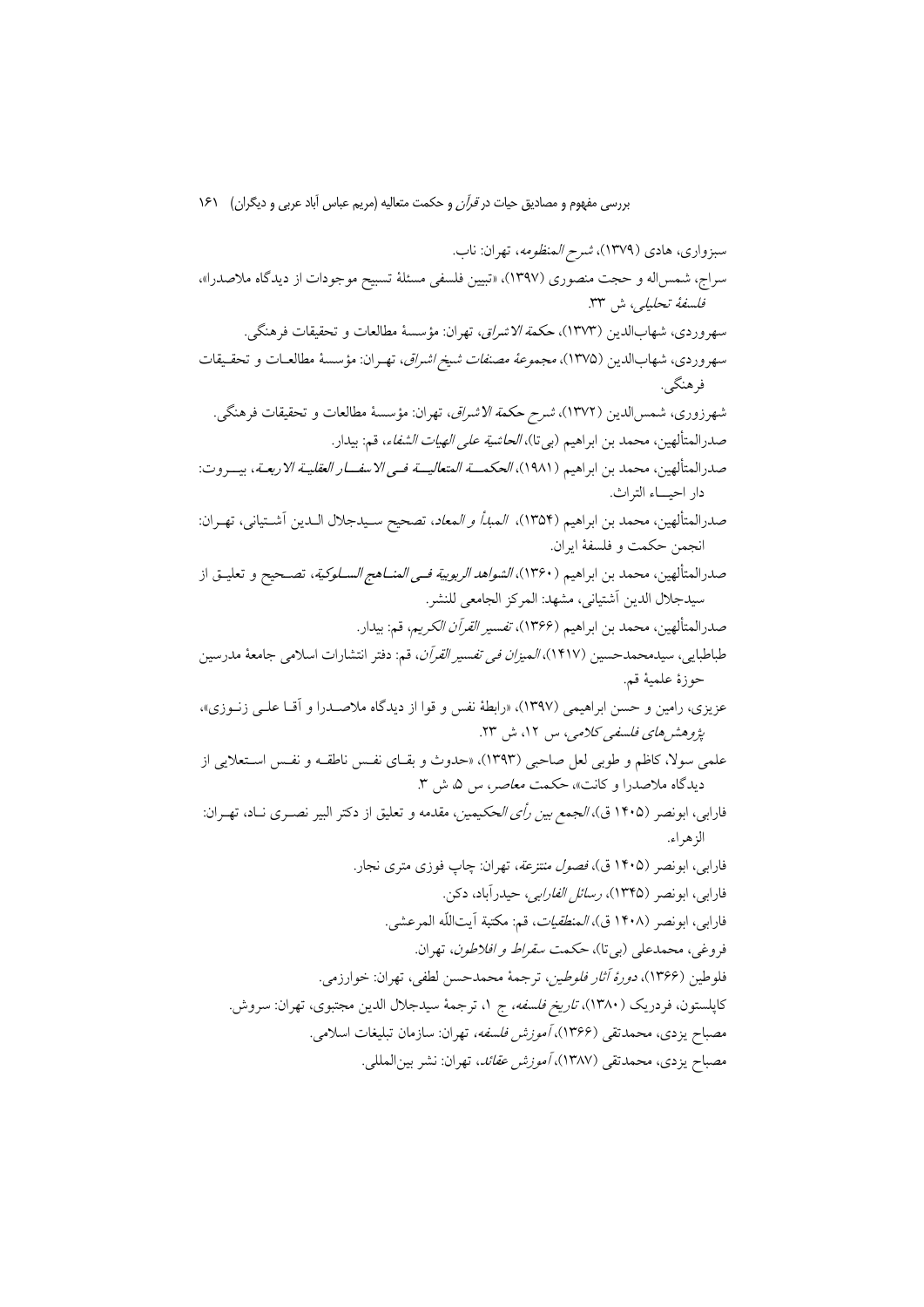مصباح یزدی، محمدتقی (۱۳۹۱)، *معارف قرآن*، قم: مؤسسهٔ آموزشی و پژوهشی امام خمینی.  
مکارم شیرازی، ناصر و دیگران (۱۳۷۱)، ت*غسیر نمونه، ته*ران: دار الکتب ال
$$
سلامیه.مظاهری سیف، حمیدرضا (۱۳۸۹)، «حیات طیبه از دیدگاه قران کریمه، معرفت، س ۱۵، ش ۱۰.
$$

- Akbarian, Reza and Simā Muhamadpour Dehkordi (1386), "Mulla Sadra's Viewpoint on Incorporeity of the Soul", Journal of *Philosophical Theological Research*, no. 2 [In Persian].
- Aristotle (1369), *De Anima*, trans. Ali Murad Dawudi, Tehran: Hikmat [In Persian].
- Avicenna (1404), *Al-shifā': Al-ṭabī'iyyāt* (Book of Healing: Natural Sciences), Qom: Library of Ayatollah Mar'ashi Najafi [In Arabic].
- Avicenna (1363), *Al-Mabda' wa-l-Ma'ād* (The Origin and the Resurrection), Tehran: Nurani [In Arabic].
- Avicenna (1371), *Al-Mubāḥathāt* (The Debates), Qom: Bidar Publications [In Arabic].
- Avicenna (1379), *Al-Najāt min al-Gharq fī Baḥr al-Ḍilālāt* (The Salvation from Drowning in the Sea of Misguidance), Muhammad Taqi Danishpazhuh (ed.), Tehran: University of Tehran Press [In Arabic].
- Avicenna (1383), *Risāla Nafs* (Essay on the Soul), Musa 'Amid (ed.), Hamadan: Bu-Ali University [In Persian].
- Azizi, Ramin and Hassan Ebrahimi (1397), "The Relation of Soul to Its Powers from the Prespective of Mulla Sadra and Modares Zonouzi", *Philosophical Investigations*, vol. 12, no. 23 [In Persian].
- Babaei, Ali (1397), "Analyzing of Mulla Sadra's Reading from Suhravrdi's Idea on the Relation of Sensible Light and Incorporeal Light", *Philosophical Investigations*, vol. 12, no. 22 [In Persian].
- Coplestone, Fredrick (1380), *History of Philosophy*, vol. 1, trans. Sayyid Jalal al-Din Mujtabavi, Tehran: Soroush [In Persian].
- Elhaminia. Ali Asghar (1384), "Types of Life in the Qur'an", *Educators*, no. 16. [In Persian]
- Elmi Sola, Kazem and Touba Lal Sahebi (1393), "The Creation of Rational Soul and Transcendental Soul and their Continuation of Bieng According to Mulla Sadra and Kant", *Contemporary Wisdom*, Year 5, no. 3 [In Persian].
- Fārābī, Abū Naṣr (1405), *Al-jam'Bayn Ra'y Al-Ḥakimayn* (Reconciliation of the Opinions of the Two Philosophers), Tehran: Al-Zahra [In Arabic].
- Fārābī, Abū Naṣr (1345), *Rasā'il Al-Fārābī* (Al-Fārābī's Essays), Hyderabad, Dakan [In Arabic].
- Fārābī, Abū Naṣr (1405), *Fuṣūl Muntaza'a* (Abstracted Chapters), Tehran: Fuzi Mitri Najjar [In Arabic].
- Fārābī, Abū Naṣr (1408), *Al-Manṭiqiyyāt* (Logics), Qom: Library of Ayatollah Mar'ashi Najafi [In Arabic].
- Furūghī, Muḥammad 'Alī (n.d.), *Ḥikmat Suqrāṭ va Aflāṭūn* (The Philosophy of Socrates and Plato), Tehran: n.n [In Persian].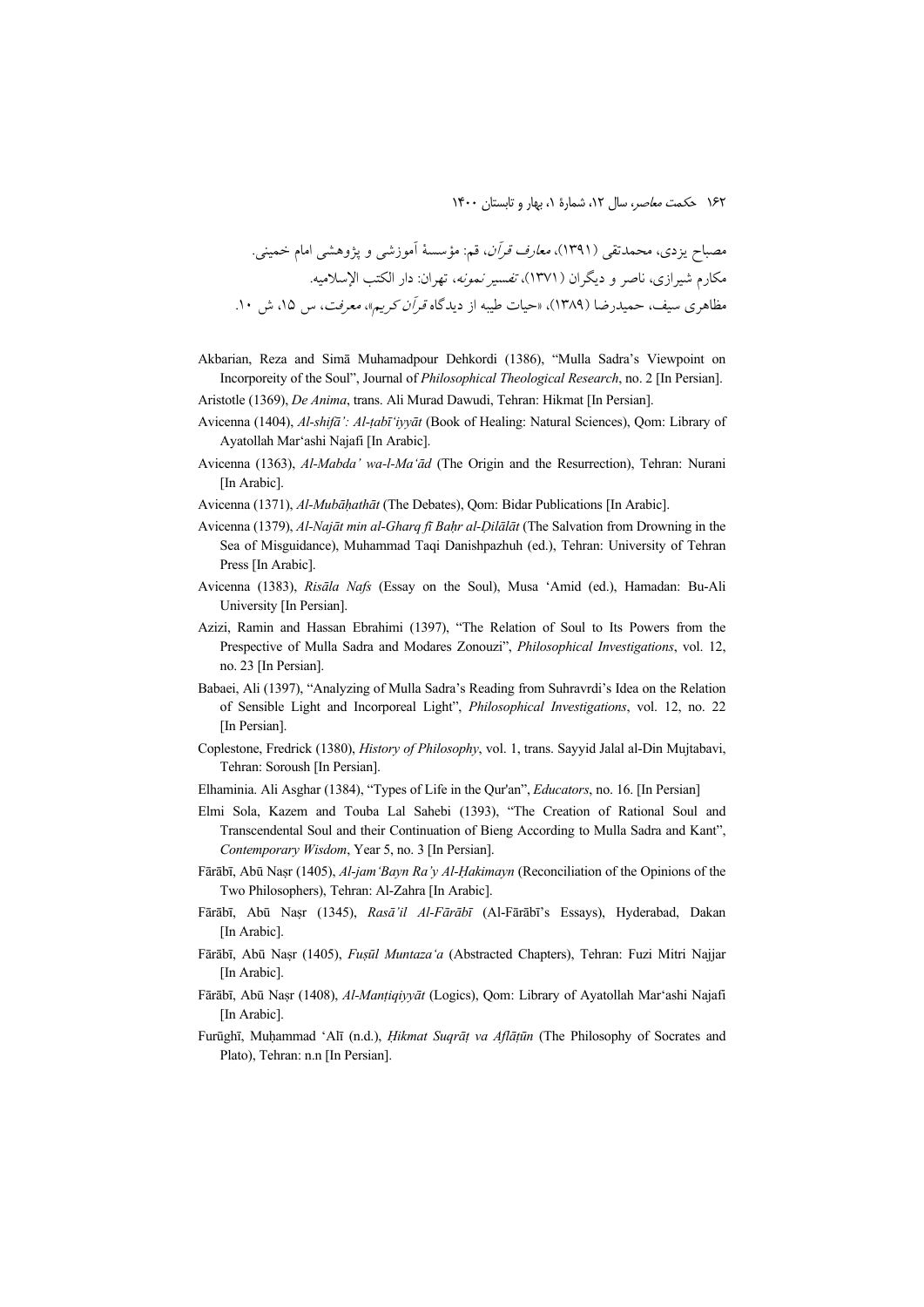- Ikhwān al-Ṣafā' (1405), *Rasā'il Ikhwān al-Ṣafā' va Khullān al-Wafā'* (Essays of the Brethren of Purity and Friends of Faithfulness), Qom: Islamic Propagation Office [In Arabic].
- Īrvānī, Farzanih and Jamshīd Darvīsh (1388), "Barrasī-yi Ta'ārīf-i Ḥayāt dar Zīstshināsī va Falsafih" (Consideration of Definitions of Life in Biology and Philosophy), in: *Proceedings of the Conference on History, Philosophy, and Logic of Biology*, Mashhad: Vazhgan-i Khirad [In Persian].
- Javādī Āmulī, 'Abdullāh (n.d.), "Tafsīr Sūra-yi Ra'd" (Exegesis of Ra'd cChapter of the Qur'an), *Pasdar Islam*, vol. 95-96 [In Persian].
- Javādī Āmulī, 'Abdullāh (1388), *Tafsīr Tasnīm* (Tasnim Exegesis of the Qur'an), Qom: Isra [In Persian].
- Makārim Shīrāzī, Nāṣir et al. (1371), *Tafsīr Nimūna* (Exemplary Exegesis), Tehran: Dar al-Kutub al-Islamiyya [In Persian].
- Mazaheri Seif, Hamidreza (1389), "Good Life from the Perspective of the Holy Quran", *Marifat*, Year 15, no. 10 [In Persian].
- Miṣbāḥ Yazdī, Muḥammad Taqī (1366), *Āmūzish-i Falsafih* (Teaching Philosophy), Tehran: Sazman-i Tablighat-i Islami [In Persian].
- Miṣbāḥ Yazdī, Muḥammad Taqī (1387), *Āmūzih-i 'Aqā'id* (Teaching the Beliefs), Tehran: Bayn al-Milali [In Persian].
- Miṣbāḥ Yazdī, Muḥammad Taqī (1391), *Ma'ārif-i Qur'ān* (Quranic Teachings), Qom: Publications of Imam Khomeini Education and Research Institute [In Persian].
- Mullā Ṣadrā (n.d.), *Al-Ḥāshiya 'alā Ilāhiyyāt al-Shifā'* (Commentary on the Theology of the Book of Healing), Qom: Bidar [In Arabic].
- Mullā Ṣadrā (1354), *Al-Mabda' wa-l-Ma'ād* (The Oigin and the Resurrection), Sayyid Jalal al-Din Ashtiyani (ed.), Tehran: Iranian Institute of Philosophy [In Arabic].
- Mullā Ṣadrā (1981), *Al-Ḥikmat al-Muta'āliya fi-l-Asfār al-'Aqliyya al-Arba'a* (The Transcendent Wisdom in the Four Intellectual Journeys), Beirut: Dar Ihya' al-Turath [In Arabic].
- Mullā Ṣadrā (1360), *Al-Shawāhid al-Rubūbiyya fi-l-Manāhij al-Sulūkiyya* (Lordly Evidence in Mystical Paths), Sayyid Jalal al-Din Ashtiyani (ed.), Mashhad: Al-Markaz al-Jami'I li-l-Nashr [In Arabic].
- Mullā Ṣadrā (1366), *Tafsīr al-Qur'ān al-Karim* (Exegesis of the Noble Qur'an), Qom: Bidar [In Arabic].
- Plato (1380), *Collected Work of Plato*, trans. Muhammad Hasan Lutfi and Riza Kaviyani, Tehran: Kharazmi [In Persian].
- Plotinus (1366), *Collected Works of Plotinus*, trans. Muhammad Husayn Lutfi [In Persian].
- Qara'i, Ali Quli (2005), *Holy Qur'an*, trans. Ali Quli Qara'i "Phrase by Phrase English Translation", UK: Islamic Pubns Intl. [In Arabic and English]
- Sabzawārī, Hādī (1383), *Asrār Al-Ḥikam* (Secrets of Wisdoms), Qom: Matbu'at Dini [In Arabic]
- Shahrazūrī, Shams al-Dīn (1372), *Sharḥ Ḥikmat al-Ishrāq* (Exposition of Illuminationist Wisdom), Tehran: Institute for Cultural Studies and Research [In Arabic].